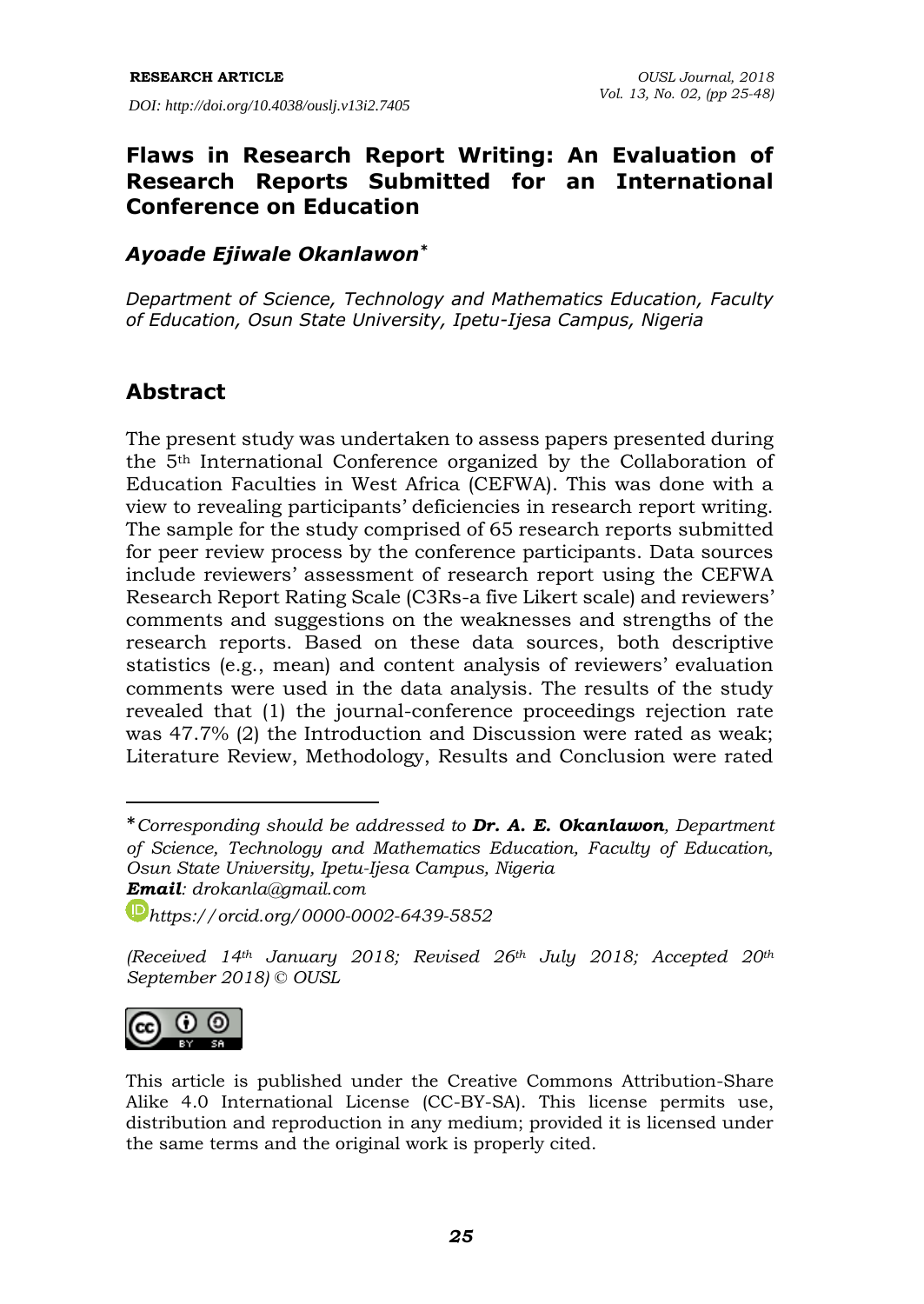as fairly good; the titles and abstracts of submitted research reports were rated as good. Furthermore, the study revealed the following as the primary flaws associated with the Introduction, Literature Review, Methodology, Results and Discussion sections of the research reports: (1) improper focus on the study objectives and nonindication of gaps in knowledge (2) lack of attempt to critically critique the methods(s) used in previous studies (3) inadequate description of research designs (4) non-self-explanatory of tables and figures and (5) lack of discussion about the significance and implications of results. Based on the findings of this study, it was recommended that concerted efforts should be made by education faculties to organize faculty seminars where research report can be presented for constructive criticism. Also, universities and research institutions should endeavor to reward researchers for quality rather than quantity of their publications.

**Key words:** research reports, peer review process, journal rejection rate, editorial decision, journal editor

## **Introduction**

In today's world, higher institutions of learning are established purposely to engage in teaching, carry out research and render services to the community**.** In fulfilling their responsibilities as researchers, specialists in different areas of study in the university community conduct research for various reasons. According to Moher&Srivastava (2015), researches are conducted by the academic staff in higher institutions of learning for three main purposes: to share their findings with colleagues in the same field and others outside their areas of specialization, to influence current practices and/or policy within a specific discipline and to get their papers published in order to withstand the pressure of publish or perish slogan. This is because survival of lecturers in the universities and other tertiary institutions depends on the total number of publications they possess in reputable journals. Universities nowadays use a lecturer's authorship of printed referred research report as one of the major promotion criteria and standard (Bordage & Caelleigh, 2001; Holliday, 2007).

The importance attached to publications in promoting lecturers accounted for fraudulent practices in which low quality research reports get their way into the journals (Kallestinova, 2011). Realizing the fact that publication is a major factor for getting promotion and receiving annual increment in salary, academic staff struggle to have both offshore and onshore publications. It has been observed that in some Nigerian universities the ratio of offshore to onshore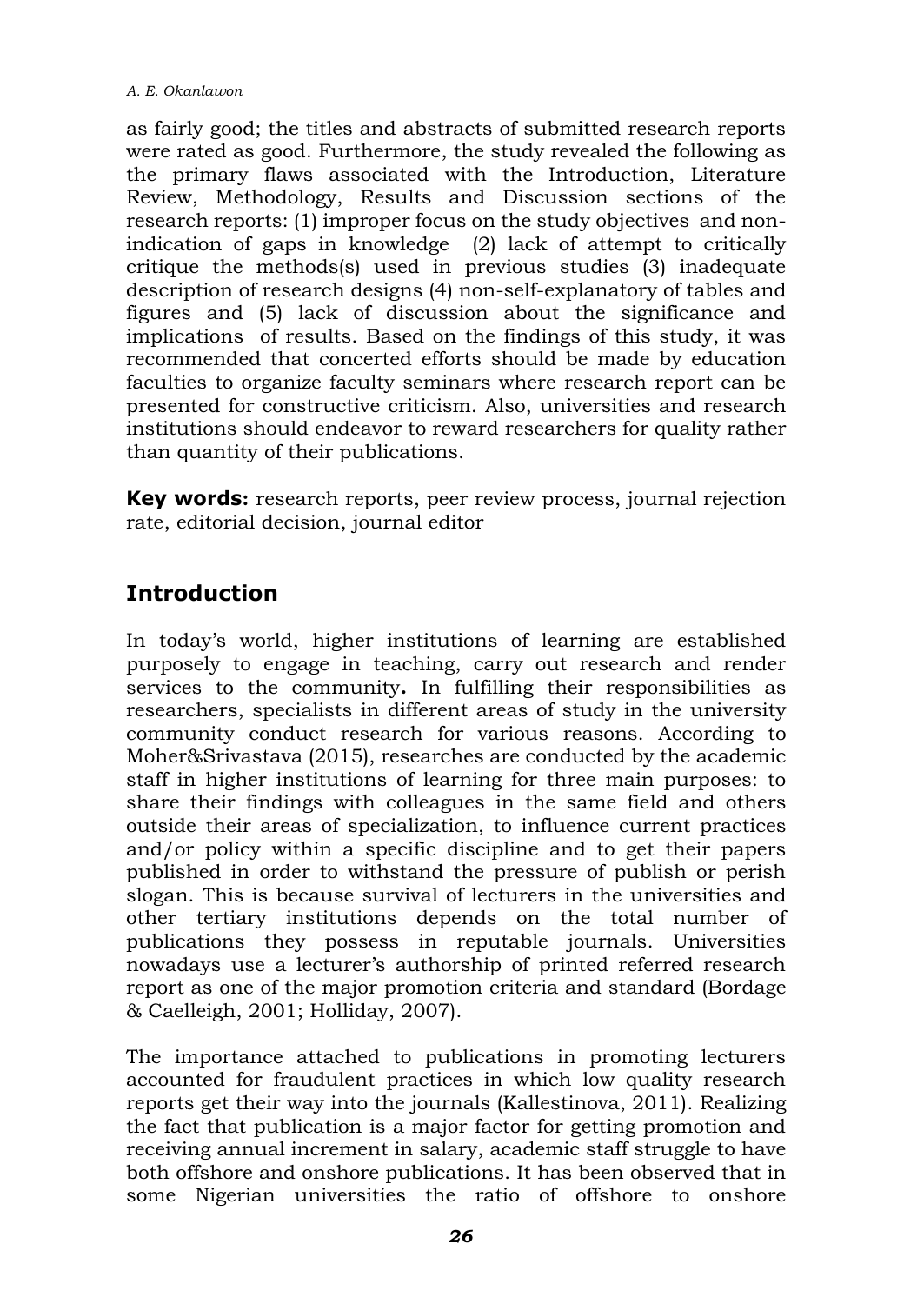publications is also taken into consideration during annual review of lecturers either for promotion or annual salary increment (Ahupa, 2014). In getting their research reports published, lecturers encountered some hindrances. As reported by Kleinert& Horton, (2014), barriers to publication include: potential journals' unwillingness to publish the content considered to be inappropriate and very high journal rejection rates particularly in "luxury" journals. For instance, reputable journals such as *Science Education, International Journal of Science Education, Journal of Research in Science Teaching, Chemistry Education Research and Practice, the American Biology Teacher, and the American Physics Teacher* are few examples of journals in the field of science education with high rejection rates. In a bid to overcome these obstacles, various means have been adopted by desperate lecturers to get their papers published as publication is a major criterion for promotion. It is unfortunate that these lecturers are being assisted in fulfilling their intention by some so called professional associations that are floating journals with low rejection rate in an attempt to attract prospective authors to publish in their journals.

Many conferences are being organized by these *'predatory'* associations both within and outside Nigeria with the intention of getting the lecturers' research reports published (Ahupa, 2014). This term, predatory, was first coined by librarian Jeffrey Beall at the University of Colorado, Deriver, USA having observed its prevalence (Butler, 2013). The term was used by him to describe publishers who engaged in the practice of publishing of research reports without the necessary quality controls, such as appropriate peer review and professional copy editing to ensure high-quality research. Regrettably, both inexperienced academics (who are unaware or eager for rapid promotion) and experienced academics (who intend to pad their curriculum vitae) patronize these questionable conferences (Wager, 2017). The issue of 'predatory' conferences is not peculiar to Nigeria. It is a global issue which is a serious concern to academics in different countries of the world (de Jager et al., 2017). Nowadays, many institutions have taken measures to prevent academics from falling prey to such events by carefully scrutinizing conference details before releasing university funds or grants for any international conferences.

These predatory associations went as far as adopting a strategy of repeatedly sending electronic mails inviting prospective authors to submit research reports for publication without any proper peer review process. Unsolicited and unwanted (spam) electronic invitations to speak at or attend conferences, or write for, or edit journals are a burgeoning aspect of academic life. However, there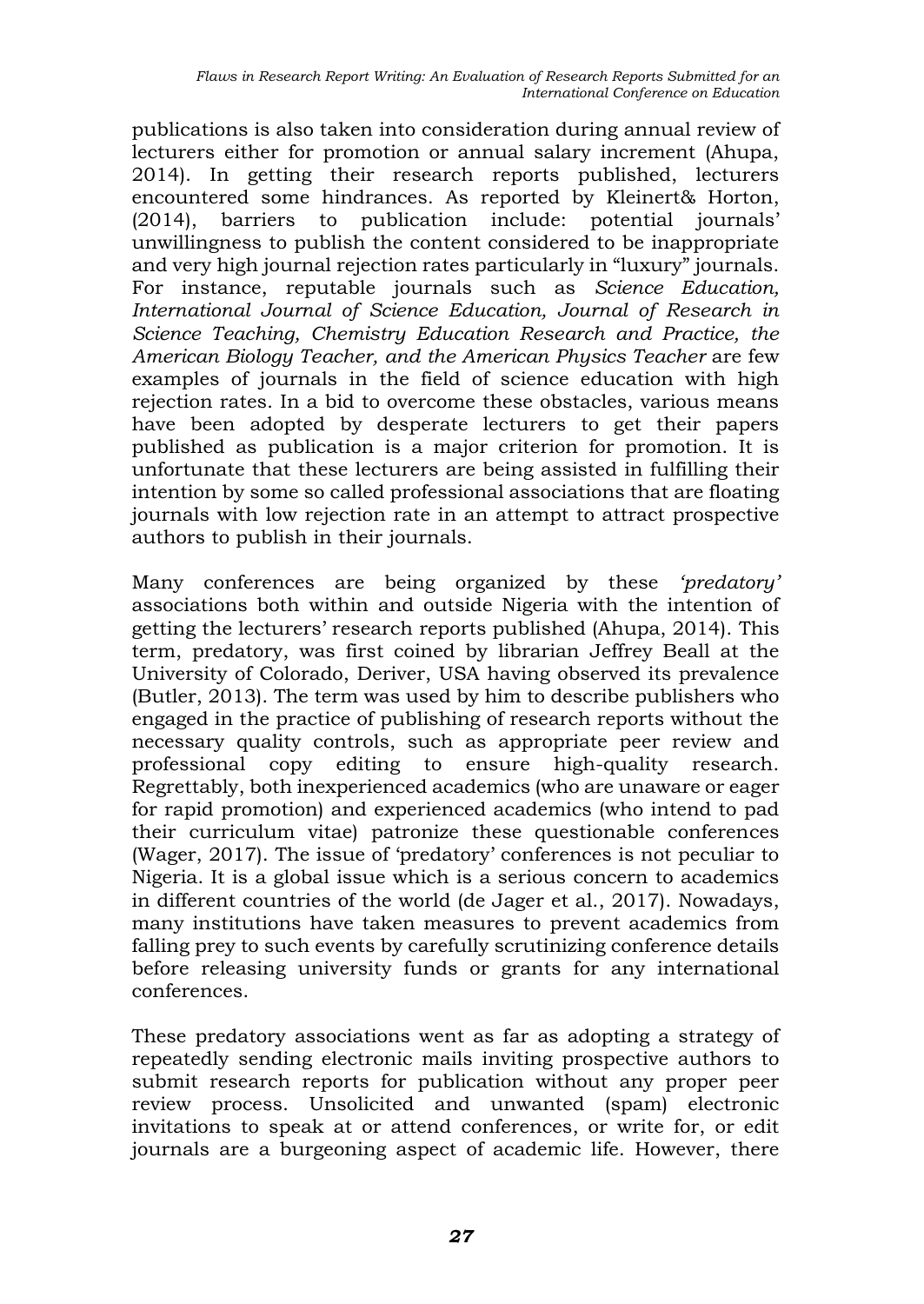#### *A. E. Okanlawon*

exist many recognized professional associations that organize conferences on contemporary issues on education. Unfortunately, they receive low patronage from the lecturers on the ground that their research reports of inferior quality might be rejected by these associations.

Although a plethora of research and literature (e.g., Girden&Kabacoff, 2010; Rhodes, 2011; Pautasso, 2013) in education has attempted to ensure that there is quality in paper published in university based and associational journals, further studies are still needed in this direction. It should be noted that research focusing on peer review process as a means of harvesting quality research reports for publication in journals are still missing in the literature. Majority of the publications focused on describing peer review process, highlighting guidelines for reviewing research reports for educational journals and discussing essential qualities of editors and reviewers. Therefore, the present study aims at filling the existing gap in literature by assessing research reports presented and submitted during an international conference on education organized by the Collaboration of Education Faculties in West Africa (CEFWA). This is done with a view to identifying flaws in research reports writing submitted by the conference participants for peer review process. Only research reports that were presented during the plenary sessions and subsequently submitted by the authors for publication are subjected to peer review process by the editorial board. These research reports are either published in the refereed conference proceeding or the CEFWA journal based on the editorial decision regarding the research reports' quality. In some cases, conference participants may present research reports at the plenary sessions and decide to publish them elsewhere. Contrary to the best and common practice, CEFWA refereed conference proceedings are published alongside with the peer review journals after the conference. Both publications are subjected to the peer review process. Only the book of abstracts of conference papers is made available and the copies of the book are distributed to conference participants.

In this study, the guiding research questions are:

- (1) What is the acceptance rate of research reports submitted for peer-review during 2014 CEFWA conference?
- (2) How do the reviewers rate the various sections of the research reports submitted for peer-review?
- (3) What are the common flaws in the research reports identified by the reviewers?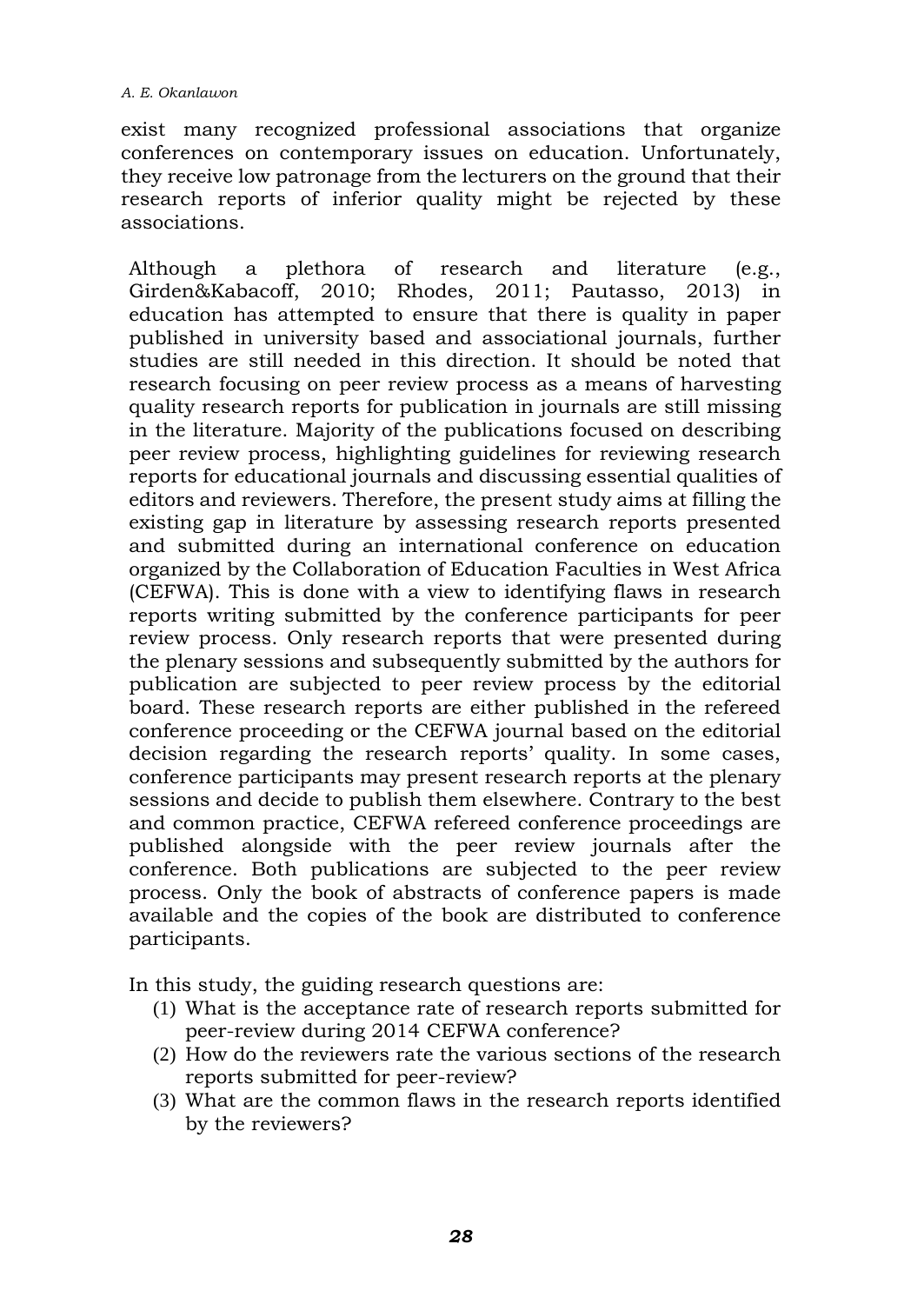## **Literature Review**

The main objective of any research report is to properly communicate the author's findings to the readers (Walliaman, 2001). Writing a quality research report requires possession of good writing skills. The required writing skills are distinct and must be practiced in order to be fully competent in its discourse patterns. (Loseke & Cahill, 2004). Unfortunately, for most undergraduate students, research report writing skills are not satisfactorily taught (Showman et al., 2013). Inexperienced researchers tend to encounter problems in writing quality research reports (Wicherts, 2016). Different types of pitfalls are associated with different sections of research reports (Ali, 2010; Kowalczak et al., 2015).

The research reports are organized in such a way that the information flow from general to specific and then back to general. The Introduction presents the problem and provides general information while the Literature Review provides a critical appraisal of the previous studies related to research area under focus rather than a simple summary of prior studies. The Methodology provides the information by which a study's validity is judged while the Result section states the findings of the research arranged in a logical sequence. Section titled Discussion/Conclusion discusses the findings in a larger context. The following section describes each of these sections and their associated pitfalls in details.

Preceding the Introduction section are the Title and the Abstract. The title reflects the content of the research report. According to Peat, Mellis, Williams&Xuan (2002), an effective title should possess the following characteristics: (1) identify the main issue of the paper (2) begin with the subject of the paper (3) is accurate, unambiguous, specific and complete, and (4) attract readers. Among the notable pitfalls commonly found in this section of a research report are: the title inadequately describes the article and the inclusion of unclear abbreviation and jargon in the title (Swales & Christine, 2009).

An abstract is a concise, one-paragraph summary of the whole paper. Its length varies but seldom exceeds 200 words. A good abstract is expected to provide a complete synopsis of research objectives addressed, methods employed in proffering a solution to the problem, result obtained, conclusion drawn and implications of findings. Major errors commonly associated with an abstract are: (1) dissonance between the information in the abstracts and the information in the full text, (2) abstract exceeding maximum number of words allowed (Perneger & Hudelson, 2004).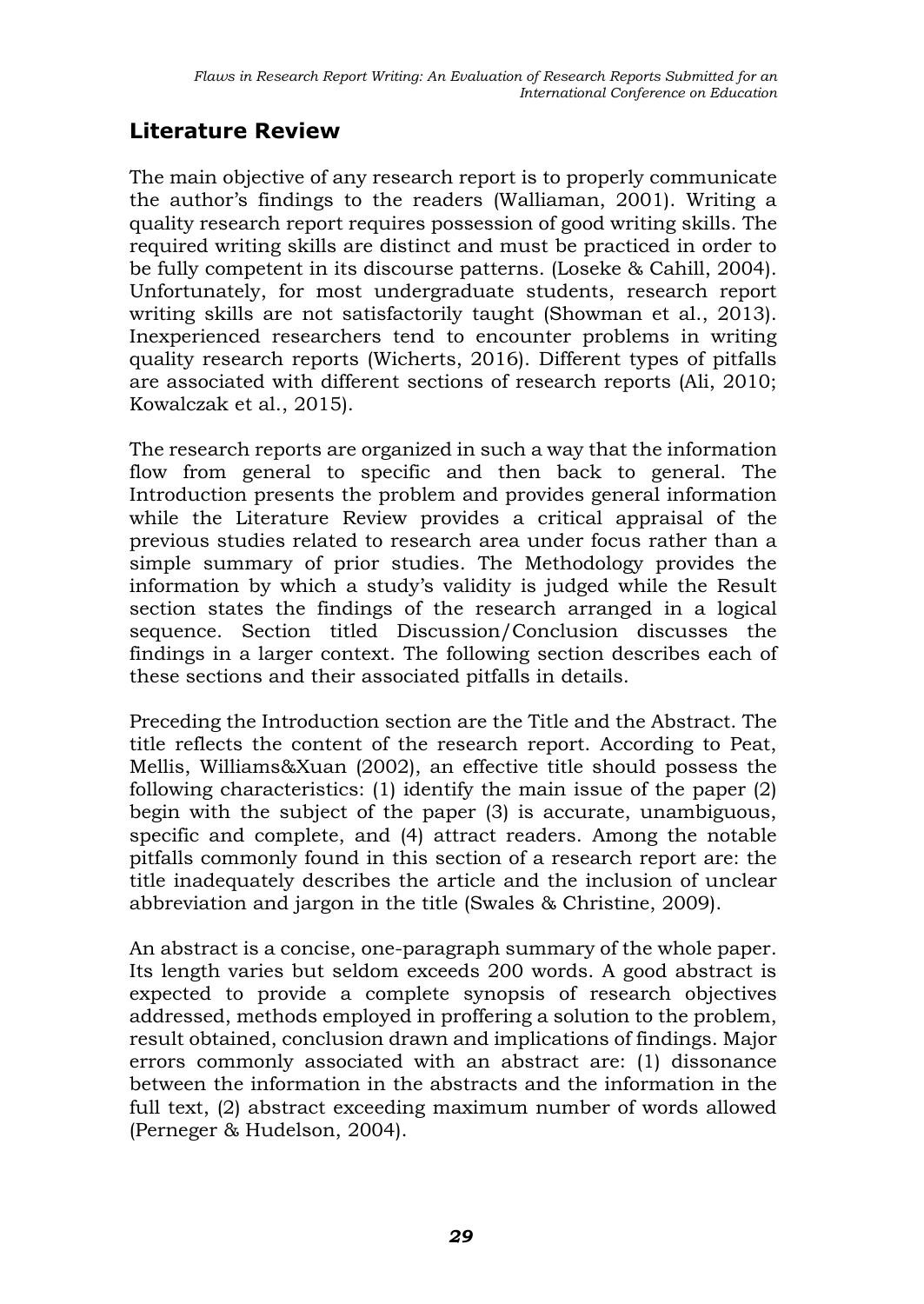The Introduction section is set aside for describing the nature of problem to be addressed and explaining why the study is of interest. As viewed by the American Chemical Society (2006), a well-written Introduction in any research report is a clear statement of the problem and the rationale for embarking on the specific study. A good Introduction is expected to fulfill the following purposes as specified by Biggam (2011): (1) provide preliminary background information to place the present study in context (2) clarify the focus of the study (3) specify the overall research objective (4) specify what has been done, what has not been done and what still needs to be done. When the Introduction of a research report fails to describe the purpose and objective of the study and in addition, contains materials irrelevant to the study or belonging to other sections of the research report, then such an Introduction can be assessed to be deficient (Gupta, 2017).

The Literature Review section situates an existing literature in a broader scholarly and historical context. The purpose of a Literature Review is to describe past important research and relate it specifically to the research problem. This section includes all relevant findings from two credible sources which are the conceptual literature and the research literature. Significant pitfalls usually associated with this section is reflected in the inability of the research report writer to (1) compare and contrast findings from different studies (2) compare and contrast methodologies used to arrive at those findings (3) critique the methodologies, noting important strengths and weaknesses and (4) suggest extension of the studies (Weber et al., 2002). Similarly, Lee et al. (2013) observed that emerging researchers when writing a Literature Review simply report previous research results without relating them to the current findings.

The Methodology section typically features a description of the population and sample that were involved, the study design, and the instrument used, the data collection procedure and the data analysis technique. The Methodology section is the most important aspect of a research paper because it provides the information by which the validity of a study is ultimately judged (Shattell et al., 2010). Therefore, the researcher must present this section in such a way that these two important questions are properly addressed: (1) how were the data collected or generated? (2) how were they analyzed? The most commonly found errors associated with this section are poor reporting of statistical methods and inadequate description of data collection procedure thereby preventing replication of the study (Shea ., 2001; Fox et al., 2016)**.**

The Results section is specifically designed for the presentation of tabular or graphic summary of research findings, listed under headings in accordance with the formulated research question. For many authors, writing the Results section is more intimidating than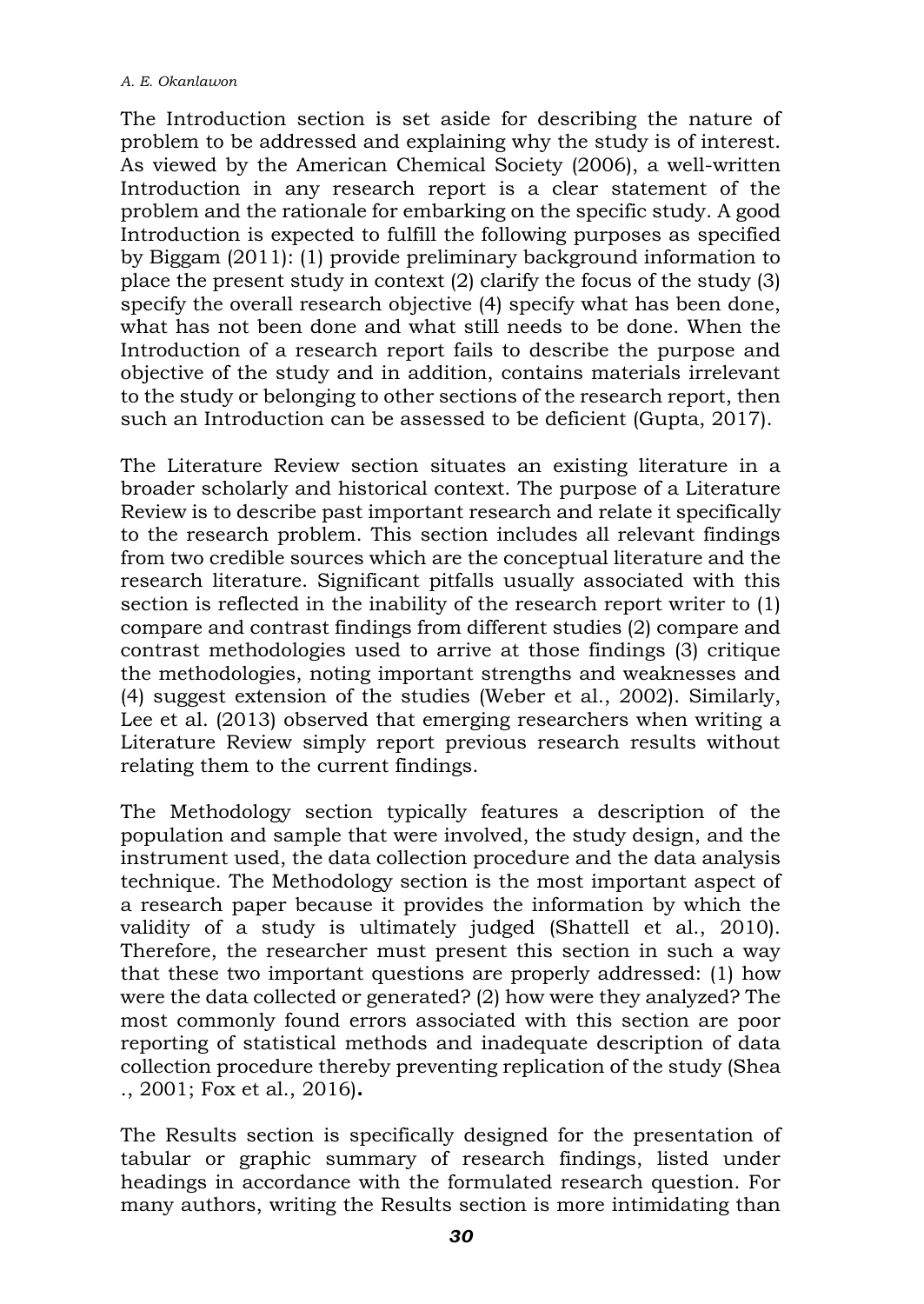writing the Methodology (Gallo et al., 2014). The results of the study carried out should be presented in a consistent manner to the reader. In presenting results visually, Kallestinova (2011) offered the following guidelines: (1) graph and tables should be used to reveal trends in the data, but they must be explained and referred to in adjacent accompanying text and (2) figure and tables should be used to summarize, amplify or complement information already given in the text. In a bid to advise postgraduate students, Murray & Hughes (2008) highlighted some common errors to be avoided such as incomplete and/selective reporting of findings, presenting reports from different studies and illogical presentation of findings.

The Discussion section is conceived as the counterpart to the introduction since this part should lead the reader from narrow and very specific results to more general conclusions (Lovejoy et al., 2011). It is often the most difficult section of research report to write. A well-written discussion section includes a statement of important results, reference to previously published and relevant literature, comparison of study results with previously reported findings, explanation of result, elucidation of strengths and weaknesses of the study and description of impact of the study.

The Conclusion section introduces the work, briefly states the major results and the major points of the discussion. This aspect finally ends with a statement of how the present research contributes to the overall field of study. As advised by Young (2003), authors of research reports should guard against the following mistakes when discussing findings (1) failure to locate present results in the context of finding from other studies (2) overstating the implications of the results and (3) failure to describe the limitation of the study.

The Reference section typically features an alphabetical list of the sources consulted during the conduct of the study. Each reference related to a journal is expected to reflect the names(s) of author(s), title of the paper, journal name, volume number of the issue in which the article appeared, starting page number, end page number and year of publication. In the case of a book, its author(s), title, publisher's name, place of publication, year of publication and edition are expected to be given. Some common pitfalls associated with this section are: (1) omission of some references that have been cited in the text. (2) references are out of date or cannot be accessed by most readers (Derntl,2014).

Despite the fact that certain sections of research report are difficult to write, academics are required to publish quality work in reputed journals. This is because the development and progress in any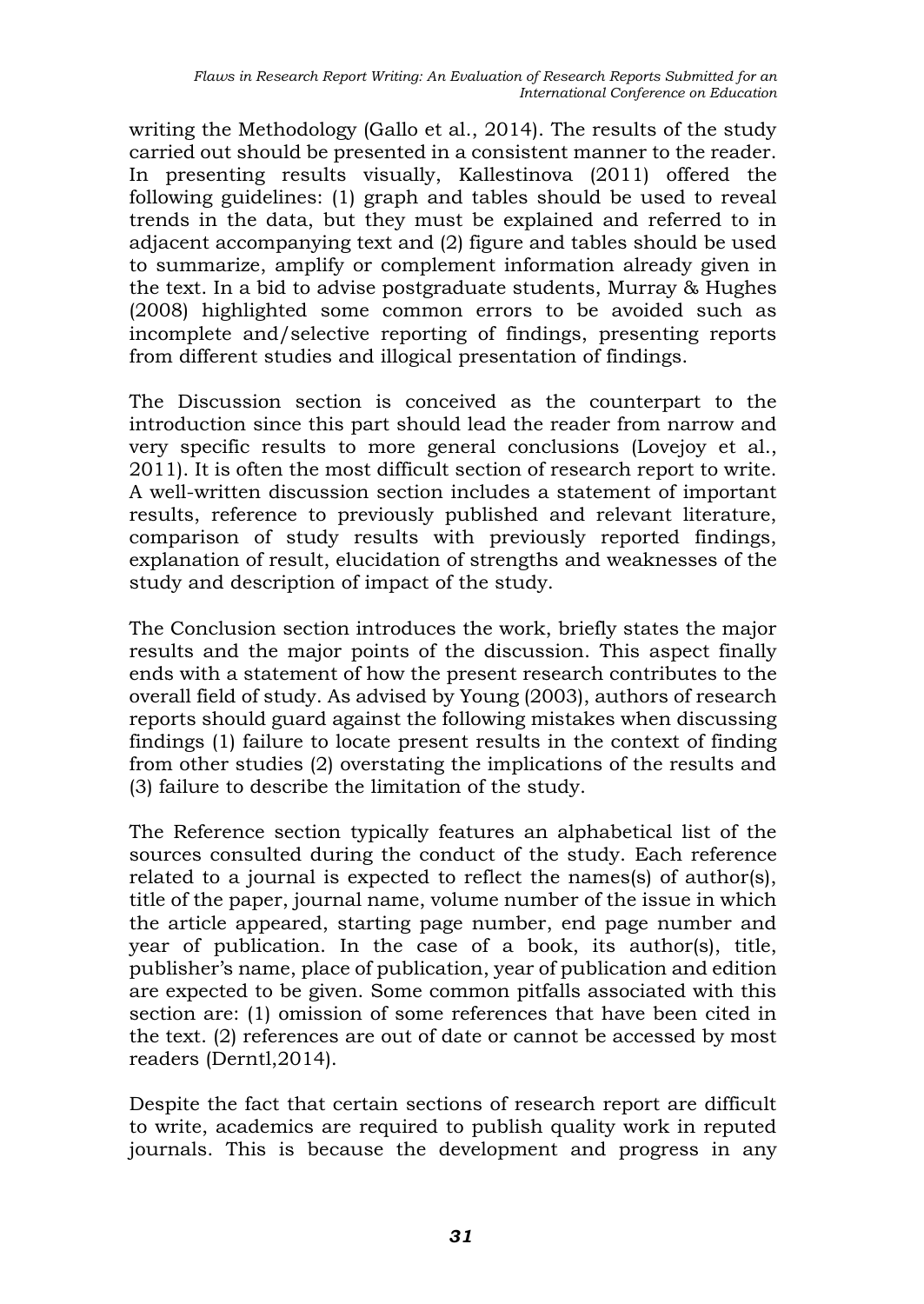profession, including teaching is strongly influenced by publications in academic journals. As observed by Balster (2017) and Christenbery (2011), publication in academic journals has two main advantages. First, it provides professionals with an opportunity to share their research-based practices and research result with colleagues in the discipline. Second, academic publications serve as a source of knowledge for students, novice teachers and emerging researchers. Such benefits can only be derived from quality research reports. To this end, appropriate scrutiny of research reports submitted to academic journals to ascertain their worth, methodological rigour and utility before appearing in the print media and online publications is very essential. In order to ensure that reliable and quality research reports are published in academic journal, most journals put in place peer review process (Bordage, 2001; Ghahramani, & Mehrabani, 2013).

The peer review process has long been the mechanism of ensuring high quality research in academia (Lee, Sugimoto, Zhang & Cronin, 2013). It is the process by which expert's advice editors on the value of research reports submitted for publication (Smith, 2006). Reviewing is more than just grading; it is a means of improving the quality of research report (Fox, Burns& Meyer, 2016). As advised by Hames (2007), it is unethical for a reviewer to allow a seriously flawed research report to escape unchallenged into the peer reviewed journal, where it will be a trap to the emerging researchers and students who will read the research report superficially and will simply accept flawed conclusion at face value.

#### **An overview of the CEFWA peer review process**

The peer review process varies slightly from journal to journal. CEFWA uses a peer review process (Fig. 1) essentially as a quality control mechanism. Research reports featured in the CEFWA publications are obtained only through yearly organized conferences. For a research report to be published in the CEFWA journal or refereed conference proceedings, the usual procedure for an author is to submit a copy of the research report to the conference's Local Organizing Committee (LOC) after presentation at the plenary session. If, after an initial superficial screening by the journal editor, the research report appears to be appropriate to the journal's aims and scope, the editor will send it to two reviewers. These reviewers are very often faculty members at universities who are known to be knowledgeable in the area pertaining to the research report. These reviewers provide the editor with a written evaluation of the research report along with their recommendations as to whether or not the editor should publish the article. It is quite common for these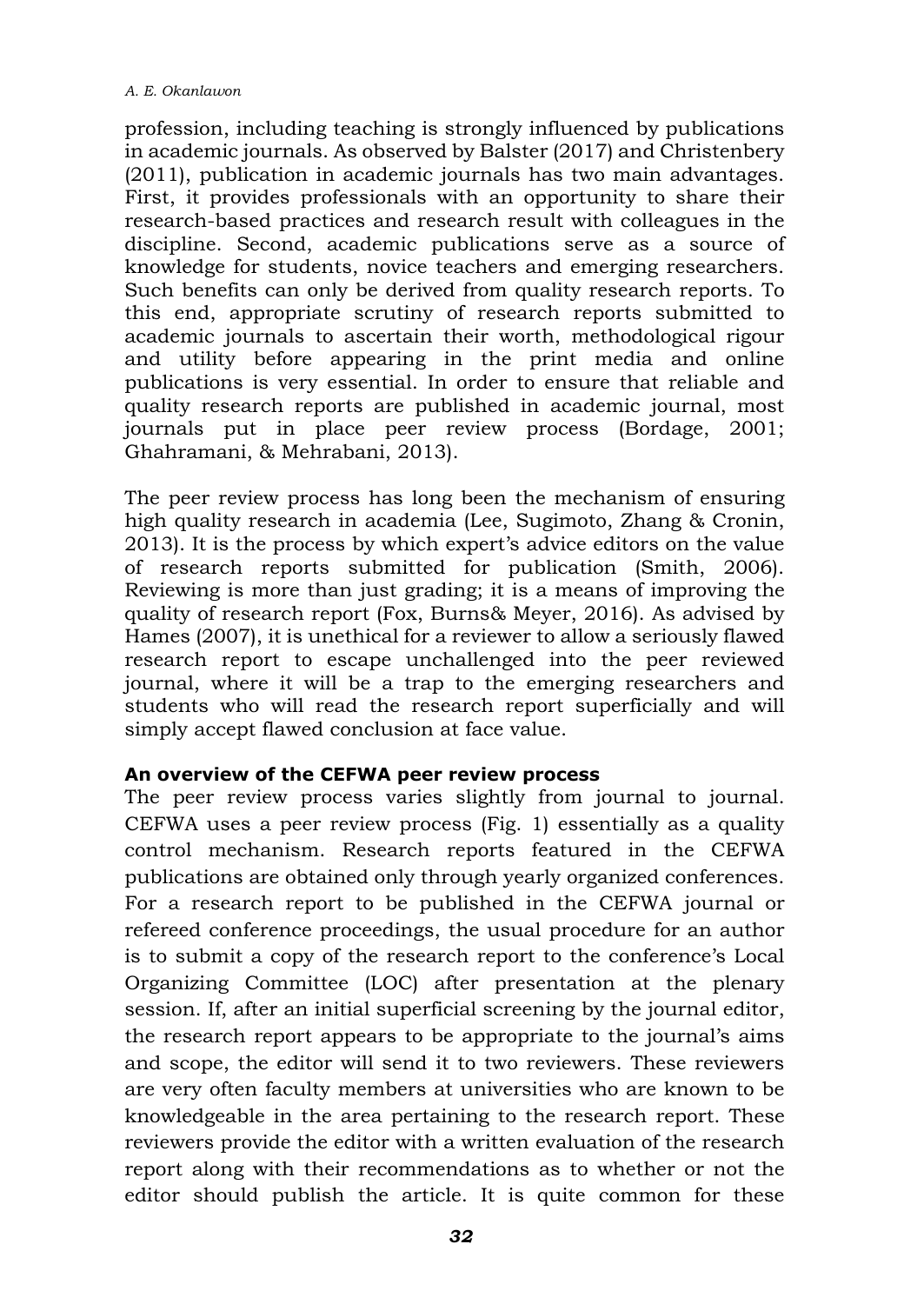reviewers to suggest possible modifications of the research report in order to meet the standards for publication. The editor must then send the reviewers' comments and suggestions with an editorial decision to the author. If the research report receives a totally good evaluation from the reviewers, it will very likely be published in either journal or refereed conference proceedings (perhaps after some revisions).

Categorization of accepted research reports into those to be featured either in the CEFWA journal or conference proceedings is based on the quality of the research report as judged by editorial advisory board using the criteria such as originality (40%), relevance (30%), timeliness (15%) and critical pertinent problem addressed (15%).Based on these criteria, only research reports with assessment score of 60% and above are eligible to feature in the CEFWA journal. If the editor receives mixed reviews, the author might be asked to do a major revision of the research report and to resubmit it for publication. Sometimes, if the reviews are very poor, or if the periodical has too many submitted research reports or if the editor does not feel the article fits in with editorial policy, the author is informed that the article has been rejected. However, in a situation where research reports were rejected on the ground of space limitation, authors are advice by the CEFWA editor to submit the rejected research reports to another journal within the CEFWA member faculties.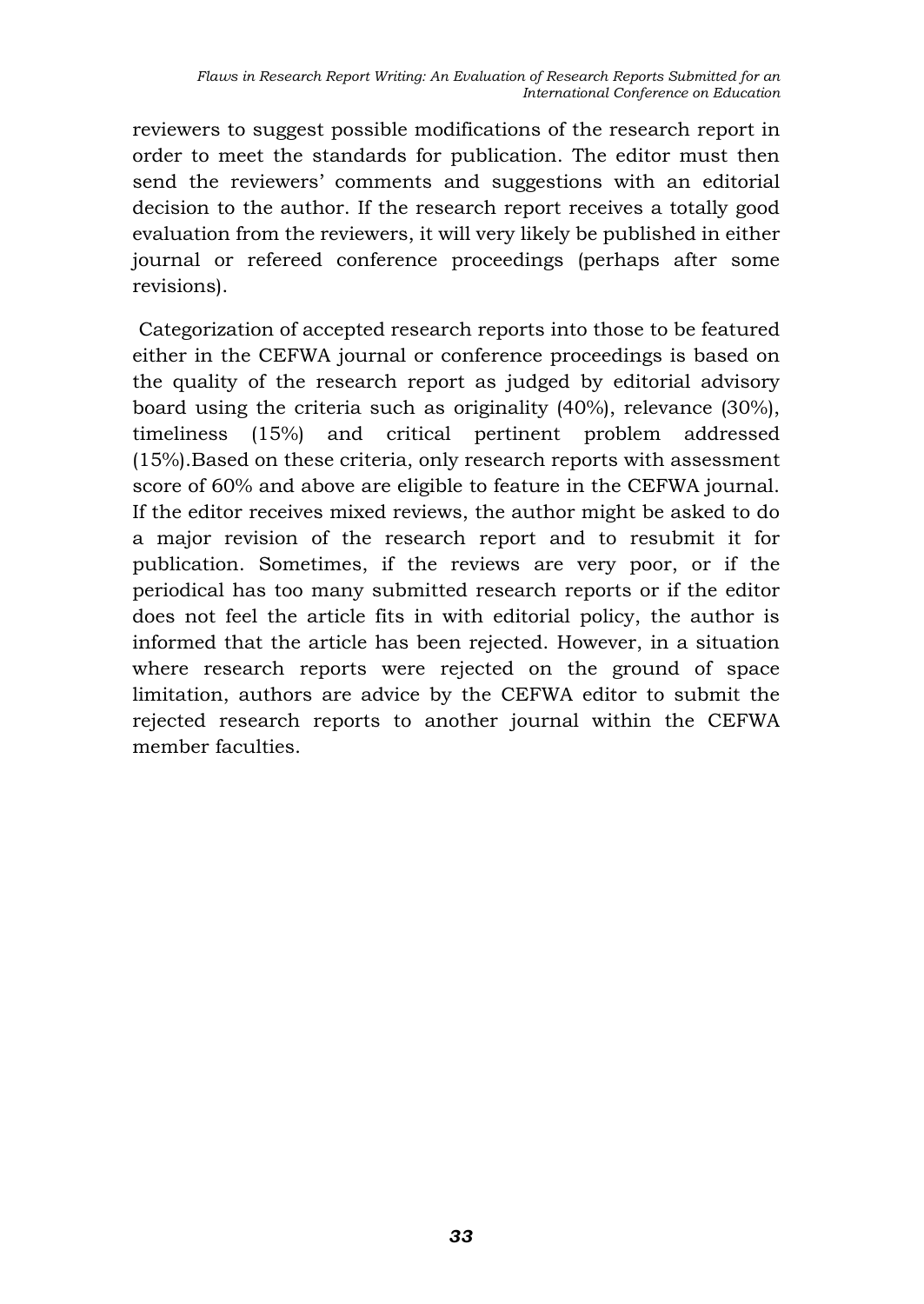

**Figure 1.** CEFWA Peer Review process for journal publication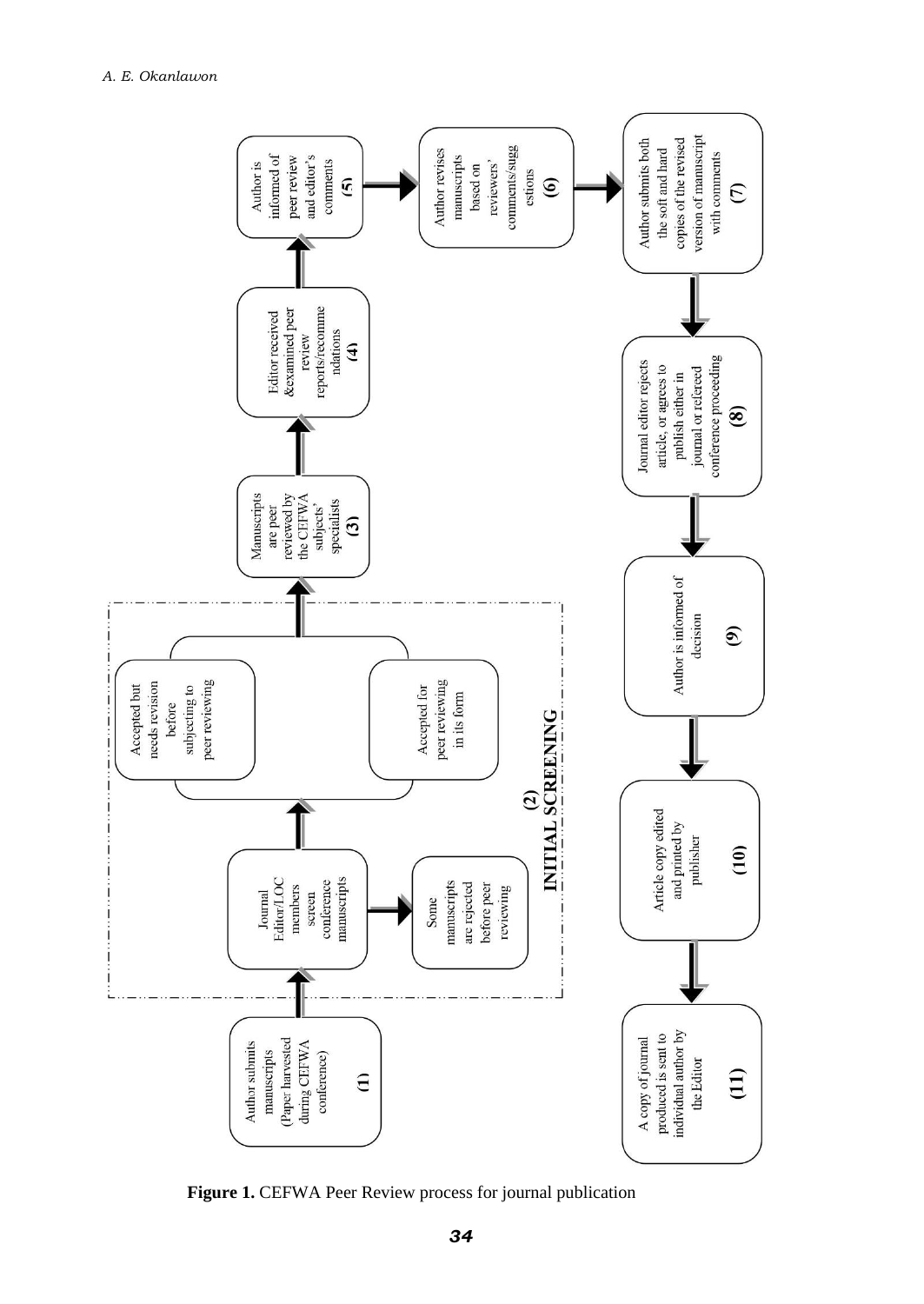# **Methodology**

A mixed methods research design is adopted in this study as the study involves collecting, analyzing and interpreting both quantitative and qualitative data that are essential in addressing the research questions. It was conducted in the month of September, 2014 during the 5thInternational Conference on *Education: Innovation, Policy Implementation and Challenges* organized by the CEFWA. The total number of the registered participants for the conference was 246 (n=246) and was far greater than the number of the research reports presented (n=108) during the conference. Some participants numbering 138 attended without presenting any research report. Out of the presenters (n=108), 43 decided to publish the research reports elsewhere and only 65 submitted their research reports for the peer review. Hence, the study sample consisted of all the research reports submitted by the conference participants for the peer-review process totaling 65 (n=65).

The CEFWA Research Report Reviewers' Evaluation Form (C3RsEF) was used as the main data collection instrument to collect data from the submitted research reports. It comprised two sections (A and B). Section A, the CEFWA Research Report Rating Scale (C3Rs), is a five point-Likert scale consisting of 35 items attached to a scale ranging from, 'very good' to 'very weak' with 'fairly good' as the pivotal of the scale. It was designed to collect information regarding the quality of various sections of the research reports as assessed by the reviewers. Section B demands open responses relating to the reviewers' general comments and suggestions for improvement on the various sections of the papers submitted.

Section A of the C3RsEF had eight sections with a total number of 35items. These sections are: Title (2 items), Abstract (2 items), Introduction (10 items), Review of related Literature (2 items), Methodology (3 items), Results and Interpretations (3 items), Discussion (4 items), Conclusion and Implication (4 items). The remaining items deal with research report layout guidelines based on the CEFWA journal policy for research reports preparation. These items are criteria developed to guide the reviewers' comments and assessments regarding the research reports' reliability, originality, relevance, appropriateness of the data analysis technique, suitability of the data collection procedure and appropriateness to the journal's aims and scope. Before its adoption by the CEFWA, it was validated by a five-member panel of experts (author, reviewer, editor, publisher and funding agency) constituted by the CEFWA editorial board. In addition, the scale has a satisfactory and acceptable Cronbach's alpha reliability coefficient of 0.86.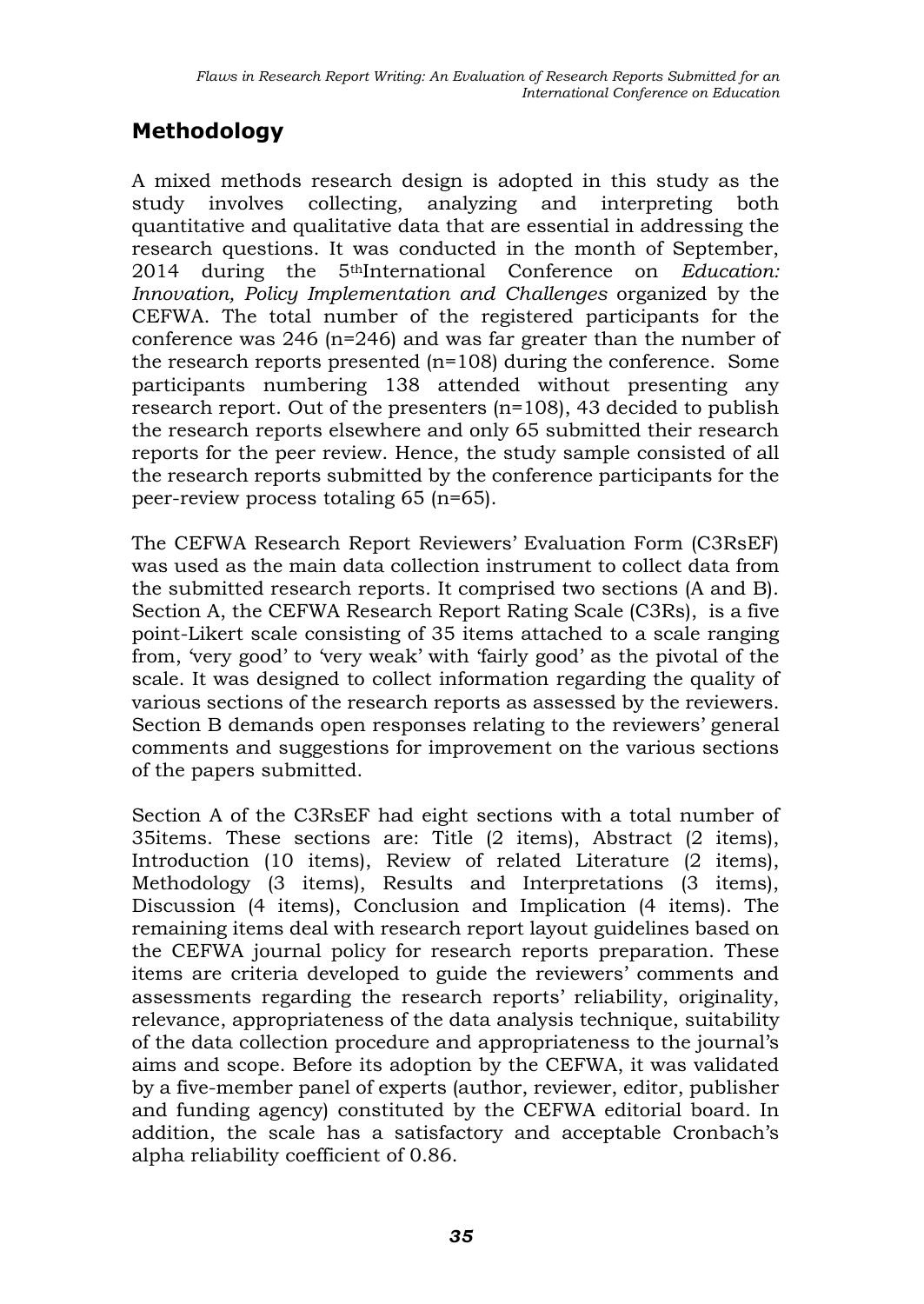The needed data from the submitted research reports were obtained through reviewer's rating of quality of participant research reports using the following scale: very good (4), quite good (3) fairly good/average (2), quite weak (1), very weak (0). On this scale, quite good and fairly good could be interpreted as 'good' and 'mediocre' respectively. Initially, 53 assessors were purposively selected by the Local Organizing Committee (LOC) from 12 Faculties of Education to assess the quality of research reports submitted. Their selection was based on the criteria specified by Murray & Hughes (2008), and Balster (2017): (1) they are knowledgeable about a specific field of study (2) they possess specialized knowledge of the potential advantages and pitfalls of various research approaches and are capable of reviewing within time frame and writing constructive comments on the research reports received. Finally, 48 reviewers were selected by the editor taking into consideration the reviewers' experience and reputation, and evidence of having published on the same topic to be assessed. Reviewers were not randomly selected from the initial pool of reviewers in order to avoid a situation whereby a research report would be judged by those who are less capable. Being an active member of the Local Organizing Committee (LOC), gave the researcher great opportunity of having access to the data used in this study.

The data collected from the rating scale were analyzed using a descriptive statistic in form of mean (quantitative) while the nonnumerical data (Section B of the CEFWA Research Report Reviewers' Evaluation Form) reviewers' comments on different aspects of research reports) were analyzed using contents analysis. This type of analysis is used when a researcher wants to analyze a written or spoken record for the occurrence of specific categories of events, items or behavior. Hence, its usage is relevant in this study. Prior to the actual content analysis process, two coders (two experienced reviewers) independently coded samples of reviewers' comments retrieved from the CEFWA archive, compared categories, and resolved differences via discussion. This preliminary coding exercise was done with a view to prepare the coders for the actual content analysis. Thereafter, the currently harvested reviewers' comments were read and re-read by the two coders in order to gain deep understanding of the reviewers' comments. Based on the coders' understanding of the ideas expressed by the reviewers', flaws reported by the reviewers were assigned to categories which correspond to different sections of a research report. The coding performed by the coders largely coincided, but little variations in coding were discussed and adjusted. The results of reliability test showed an acceptable level of inter-rater agreement of 82% (concordance) between the two coders. In order to ensure confidentiality in reporting the findings, the reviewers' comments regarding the papers' quality were reported using a letter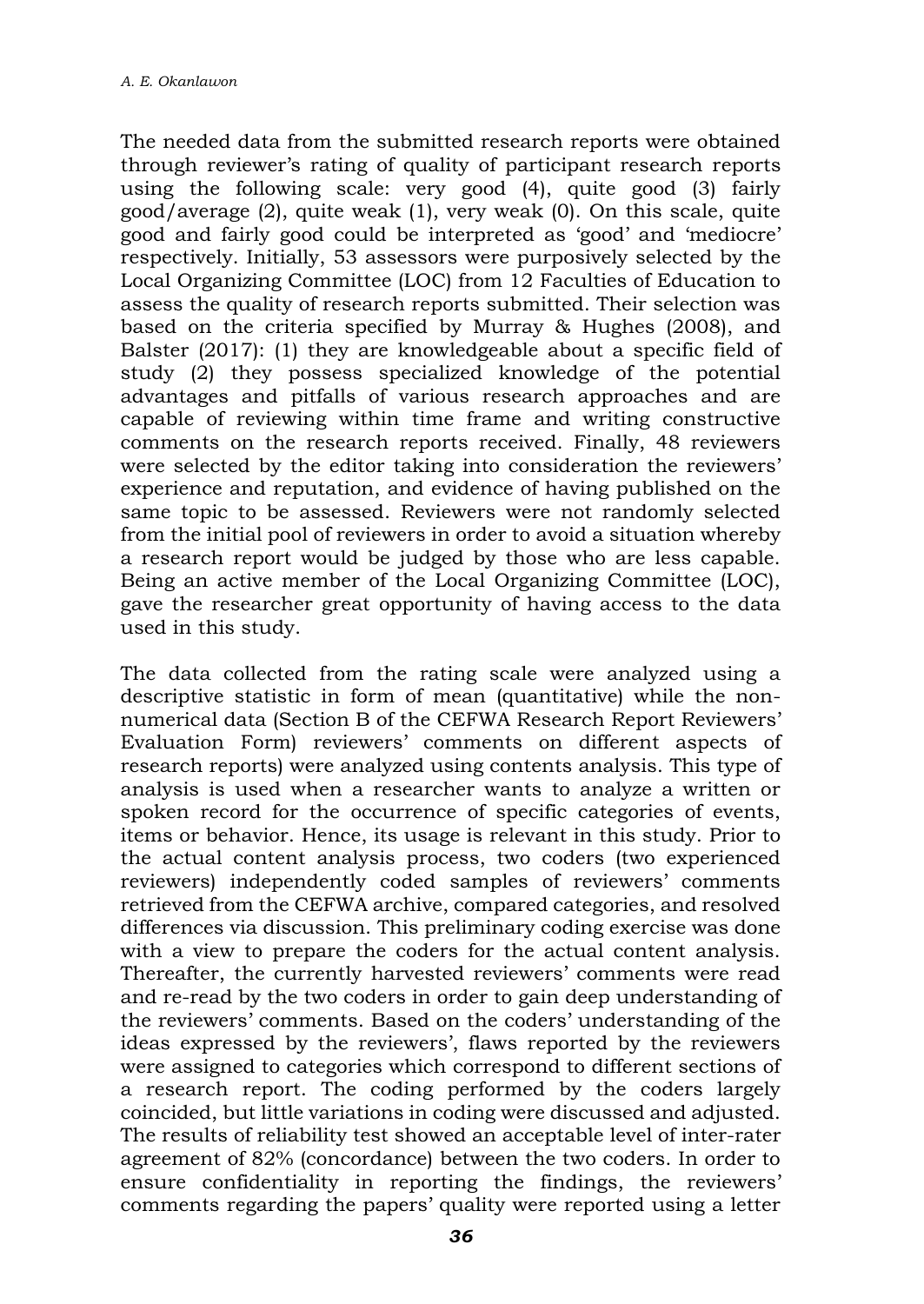code (e.g., R1). The results were presented in Tables for easy interpretation.

## **Results and Discussion**

The analysis of the reviewers' reports yielded the results concerning the acceptability of the research reports submitted for publication as presented in Table 1. The reviewers' assessment reports which emerged from the ratings of research report quality were analyzed in accordance with the research report structure. The mean values of the reviewers' rating of each section of the research report are shown in Table 2 and interpreted accordingly. For ease of reference, the results presented in Tables are discussed according to the three research questions that provided direction to this study.

#### *Answering research questions:*

(1) **Research Question 1.** What is the journal-conference proceedings acceptance rate of research reports submitted for peer-review during 2014 CEFWA conference?

| <b>Table 1.</b> Acceptance rate (by number of authors) of research reports |  |  |  |
|----------------------------------------------------------------------------|--|--|--|
| submitted for the Journal and conference proceedings publications          |  |  |  |

|                                | Number of authors |     |          |            |
|--------------------------------|-------------------|-----|----------|------------|
| Editor's Decision              | Single            | Two | Multiple | Total      |
| Research<br>accepted<br>report |                   |     |          | $0(0.0\%)$ |
| outright                       |                   |     |          |            |
| Research report accepted with  | 8                 | 4   |          | 13 (20.0%) |
| minor revisions                |                   |     |          |            |
| Research report accepted with  | 10                | 7   | 4        | 21 (32.3%) |
| major revisions                |                   |     |          |            |
| Research report rejected       | 18                | 8   | 5        | 31 (47.7%) |
| Total                          | 36                | 19  | 10       | 65         |
|                                |                   |     |          | 100.0%     |

Whenever CEFWA sends research reports to reviewers, they are expected to provide comments and suggestions on the submission, which are then sent to the author with editorial decision. As shown in Table 1, editorial decisions fall into four main categories: (i) accept without changes (2) decline for now, future acceptance very likely (3) decline for now, future acceptance possible and (4) reject, do not resubmit. Based on the data presented in Table 1, 0.0%, 20.0%, 32.3% and 47.7% fell in category one, two, three and four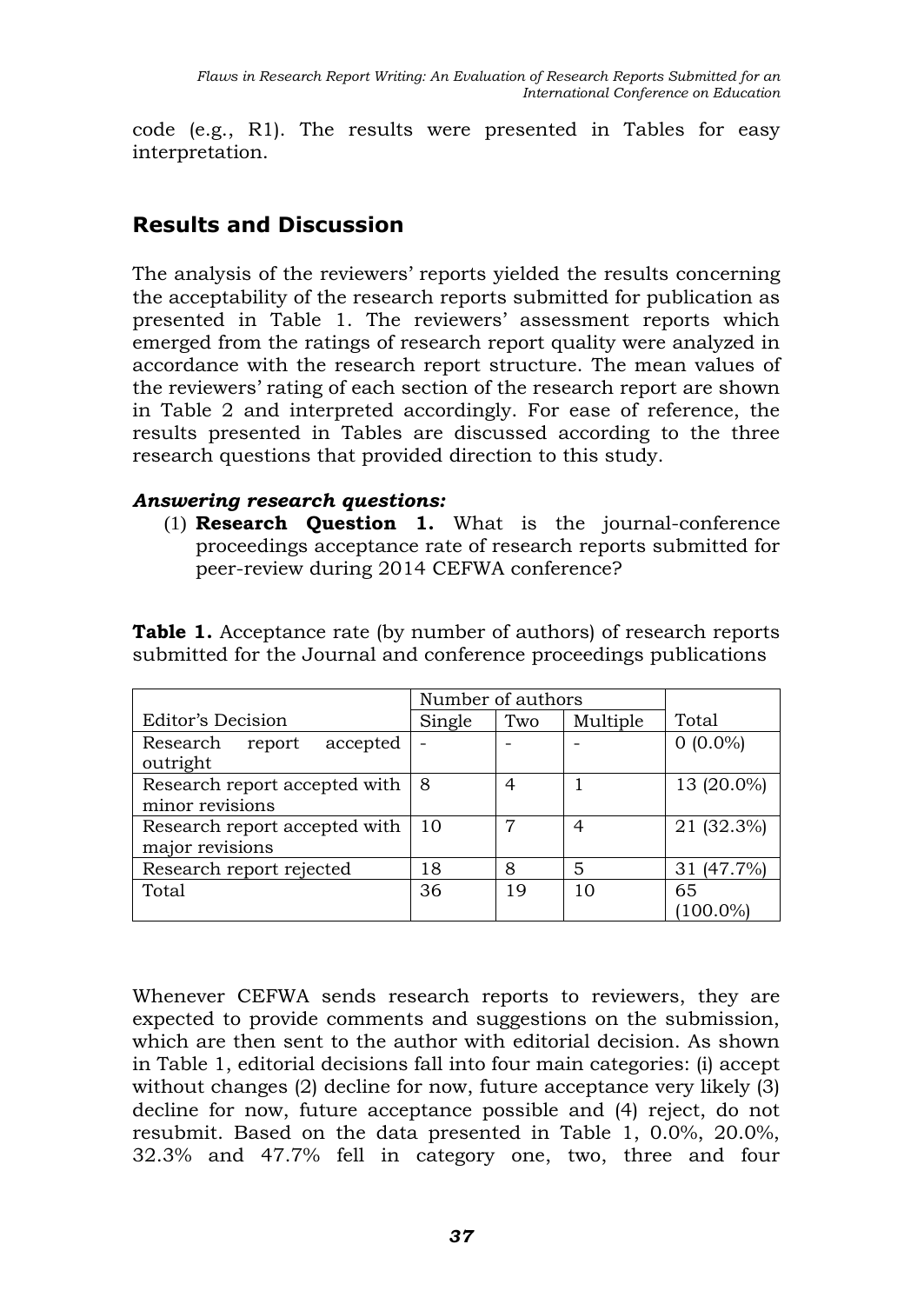respectively. To have a research report accepted after its initial screening is rare even for experienced authors. The finding of no research report falling in the category of "*research report accepted outright*" after reviewers' rating is not surprising (Rozas & Klein, 2010: Smart et al., 2013) because hardly can one submit a research report for peer review without flaws. Thus, peer review is not merely a difficult stage to get one's research report published in highly rated journal. It is as much an academic avenue to obtain advice, support and assistance from colleagues in the same field (Cormode, 2013). Only 20.0% of the research reports requires minor revision. In this situation, the editor supports the reviewers' comments regarding its strengths and weaknesses. Hence, there is need for revision, which may be subjected to re-review before acceptance. Non-conformity to journal referencing style, grammatical and typographical errors, and unsatisfactory explanation of certain points were observed in research reports in the category. The proportion of research reports that required major revision is 32.3%. The editor's decision to request major revision for 32.3% of the research report is due to the fact they have potential merit and if they are thoroughly revised by addressing all deficiencies, they are likely to be published.

Table 1 revealed that the journal-conference proceedings rejection rate for the year 2014 is 47.7%. The value implies that almost 50% of the research reports were rejected. It is obvious that the higher the acceptance rate, the higher the probability of a research report being accepted. The inferior quality of most of the research reports presented accounts for the value of the journal-conference proceedings rejection rate reported in this paper. Referring to the peer review process that yielded the data presented in Table 1, most research reports were rejected by the CEFWA editors based on reviewers' negative comments. It is understandable that if a research report is rejected, its reviewers' narrative comments are quite beneficial to the author in improving the quality of the relevant research report. Most of the research reports were mainly rejected due to the fact that they contained serious flaws in research design, methodology and data analysis techniques. In addition, they were rejected because their contributions to the field were assessed by the reviewers to be sufficiently insignificant in the sense that they appeared to offer nothing new to the existing knowledge. Furthermore, most of the research questions raised to provide directions for the study in rejected research reports were not of interest to the field because they failed to address a serious education problem facing the West Africa sub-region.

In a year, CEFWA can normally produce two journal issues and one referred conference proceedings. Averagely, this cannot accommodate more than 34 quality research reports based on the journal policy. However, with the author's consent, CEFWA editors do forward a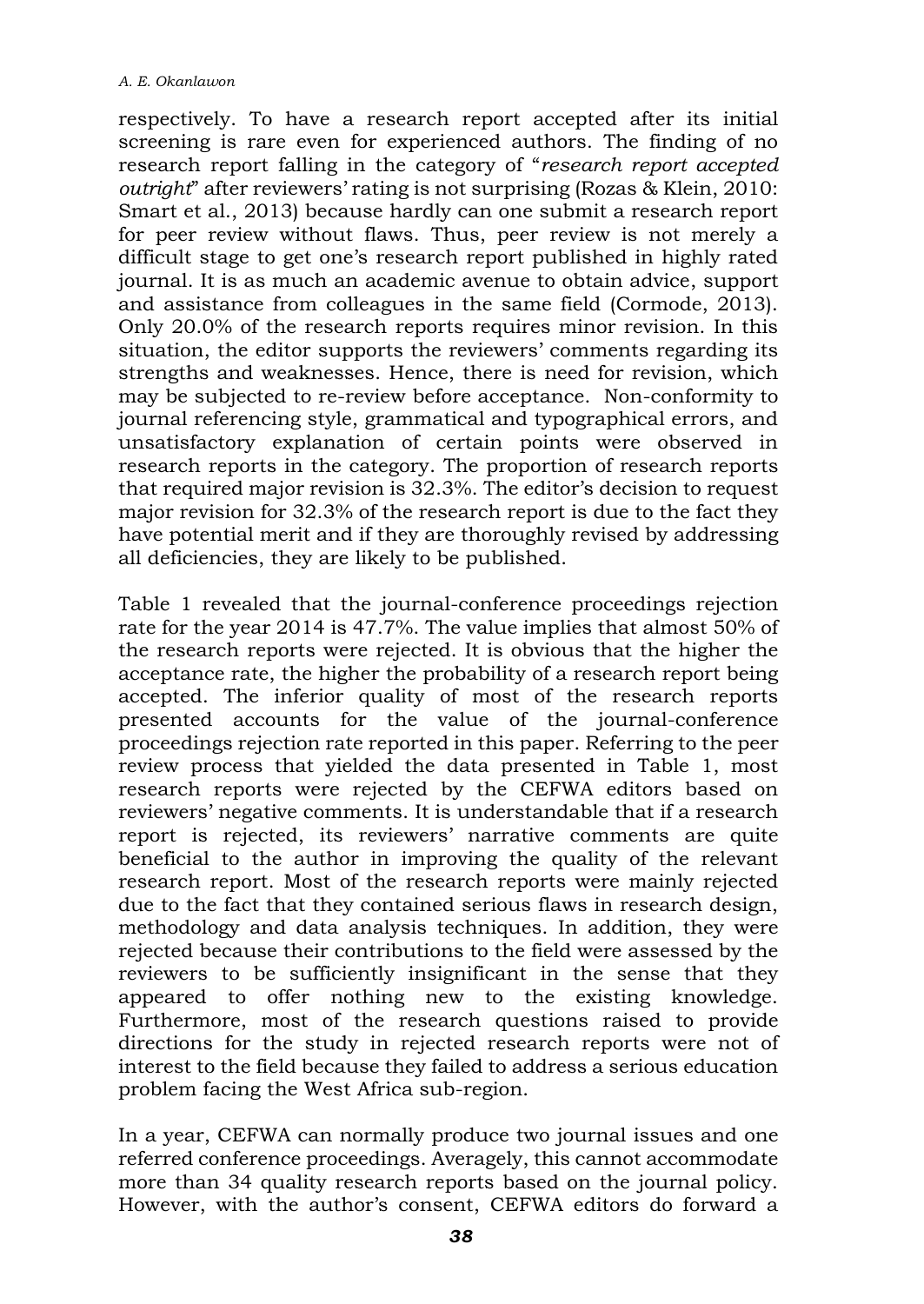rejected research report with its reviewers' comments to another journal outlet within the consortium (i.e., journals within the Education Faculties that are CEFWA members) with the hope of getting them published after thorough revision.

**Research Question 2.** How do the reviewers rate the various sections of the research reports submitted for the peer-review process?

**Table 2.** Reviewers' rating of the quality of participants' research reports and samples of major flaws identified in the submitted research reports using the CEFWA Research Report Evaluation Form

| S/N          | Paper<br>structure   | <b>Cluster</b><br>Mean | Rating         | Sample of major flaws                                                                                                                                                                                            |  |
|--------------|----------------------|------------------------|----------------|------------------------------------------------------------------------------------------------------------------------------------------------------------------------------------------------------------------|--|
| 1            | Title                | 3.40                   | Quite<br>good  | (i) title needs to be revised for<br>clarity<br>(ii) purpose and scope of the study<br>not clearly captured in the title.<br>(iii) title not clearly inform the<br>reader of the contents within.                |  |
| $\mathbf{z}$ | Abstract             | 3.45                   | Ouite<br>good  | (i) abstract not precise<br>(ii) sufficient information describing<br>the topic, scope, instrument, data<br>analysis, key findings and<br>recommendations not provided.                                          |  |
| 3            | Introducti<br>on     | 1.86                   | Quite<br>weak  | (i) nature of the problems<br>investigated and why it is of interest<br>were not properly conveyed to the<br>reader.<br>(ii) gaps in knowledge left out.<br>(iii) research questions lacked<br>novelty.          |  |
| 4            | Literature<br>Review | 2.55                   | Fairly<br>good | (i) simply paraphrasing precise<br>studies.<br>(ii) very little or no attempt to<br>critically critique the method(s)<br>used in previous studies<br>(iii) failure to capture findings for<br>different studies. |  |
| 5            | Methodolo<br>gy      | 2.87                   | Fairly<br>good | (i) flaw methods of sampling<br>(ii) instruments incompletely<br>described<br>(iii) unclear statistical techniques<br>(iv) procedure for data collection not<br>self-explanatory                                 |  |
| 6            | <b>Results</b>       | 2.71                   | Fairly<br>good | (i) presented with unclear and<br>inappropriate captions in some<br>cases.<br>(ii) tables not self-explanatory<br>(iii) results not presented clearly<br>and concisely                                           |  |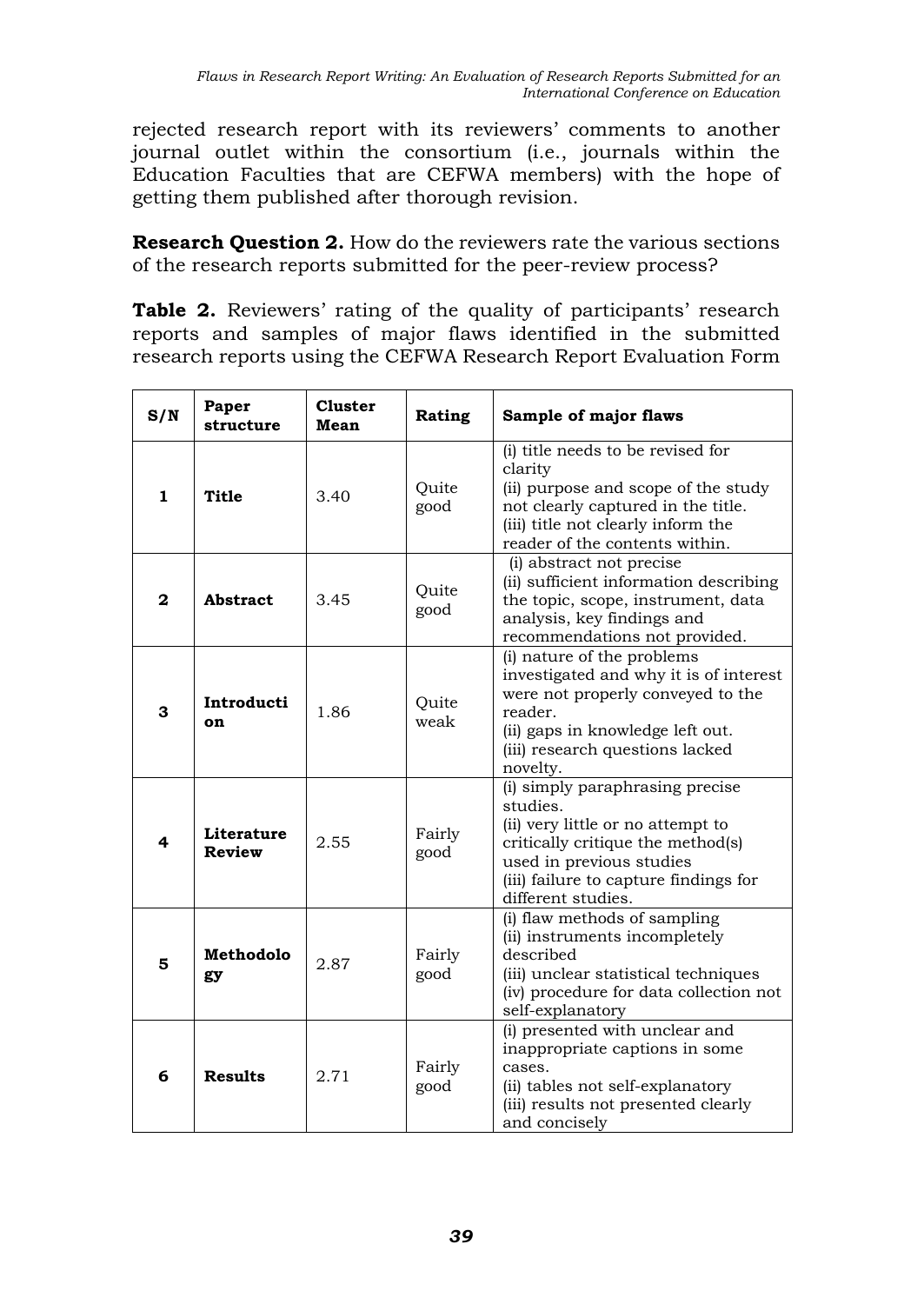|   |                   |      |                | (iv) the most important findings not<br>properly summarized in starting<br>discussion.<br>(v) contrast of remarkable findings<br>with earlier findings was left<br>undone.<br>(vi) extent to which the findings<br>resolved the problem(s) addressed<br>is not clearly discussed. |
|---|-------------------|------|----------------|-----------------------------------------------------------------------------------------------------------------------------------------------------------------------------------------------------------------------------------------------------------------------------------|
| 7 | <b>Discussion</b> | 1.77 | Quite<br>weak  |                                                                                                                                                                                                                                                                                   |
| 8 | Conclusion        | 2.48 | Fairly<br>good |                                                                                                                                                                                                                                                                                   |
| 9 | Reference         | 2.83 | Fairly<br>good |                                                                                                                                                                                                                                                                                   |

The results of the reviewers' assessment of the participants' research reports are presented in Table 2. The Title (M=3.40) and Abstract (M=3.45) were rated by the reviewers as quite good, the Introduction  $(M=1.86)$  and Discussion  $(M=1.77)$  sections were rated as quite weak, sections on the Review of related Literature (M=2.55), Methodology  $(M=2.87)$ , Results  $(M=2.71)$ , Conclusion  $(M=2.48$  and Reference were (2.83) rated by the reviewers as quite weak. The cluster mean value for each section of the research report was determined from the mean scores for the items of the CEFWA Research Report Rating Scale (C3Rs). The basic principle of Likert Scale measurement was applied in calculating the item mean. This principle states that scores yielded by a Likert scale are composite (summated) scores derived from an individual's responses to the multiple items on the scale (Oppenhein, 1992; Kline, 1998). Samples of major flaws shown in Table 2 are commonly observed flaws as revealed in the reviewer's comment (Section B of CEFWA Research Report Evaluation Form).

As shown in Table 2, the Introduction and Discussion sections were rated low by the reviewers. Low ratings of these sections were due to defects identified in the research reports submitted for peer review. This result supported Holliday's (2007) submission that writing the Introduction aspect of a research report is a difficult task for the emerging researchers. According to Biggam (2011), writing quality Introduction requires the writer to perform many complex tasks such as: (1) providing preliminary background information to place the current study in context (2) clarifying the focus of the present study (3) specifying the general and specific purposes of the study and (4) pointing out value of the research. In this research, it was also found that the Discussion sections were inferior in quality. This finding is in consonance with the Kallestinova's (2011) argument that writing a Discussion section is as difficult as writing the Introduction section of a research report. Kallestinova further stressed that the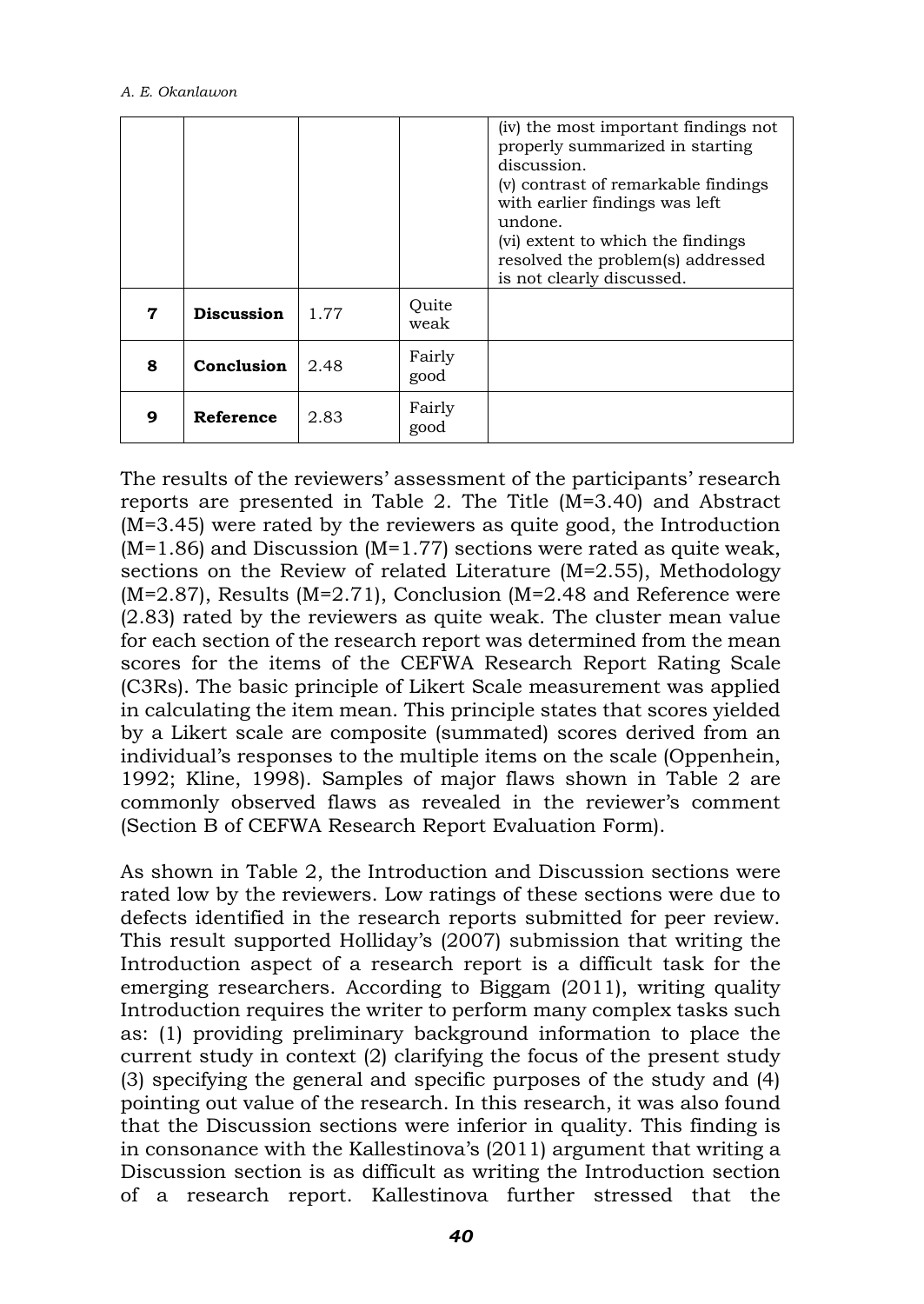uniqueness of every research report in terms of its methods and findings is the key factor that accounts for the difficulties encountered by young researchers.

**Research Question 3.** What are the common flaws in the research reports identified by the reviewers?

Research question 3 is resolved by subjecting the reviewers' comments and suggestions to content analysis through which deficiencies in various sections of the research reports reviewed were identified. A few examples of flaws identified through the content analysis were presented in Table 2 while samples of the reviewers' comments and suggestions regarding the quality of various sections of the research reports are presented in Table 3.

**Table 3.** Samples of the reviewers' comments and suggestions regarding the quality of various sections of research reports

| <b>Section</b>              | Reviewers' comments and suggestions                                                                                                                                                                                                                                                                                        |
|-----------------------------|----------------------------------------------------------------------------------------------------------------------------------------------------------------------------------------------------------------------------------------------------------------------------------------------------------------------------|
| Title                       | "title is rather too long. Not specific and<br>informative enough" $(R21)$                                                                                                                                                                                                                                                 |
|                             | "restructure the title; that is make it precise in order to<br>inform readers about the content therein". (R19)                                                                                                                                                                                                            |
| <b>Abstract</b>             | "abnormal length' it exceeded 250 words due to inclusion<br>of irrelevant information" (R15).                                                                                                                                                                                                                              |
|                             | "provide sufficient information describing the instrument<br>used, the principal findings and<br>the<br>key<br>recommendations in your abstract" (R7).                                                                                                                                                                     |
| Introduction                | "in revising this section, address the following question<br>$(1)$ why are you interested in this topic? $(2)$ why is this<br>topic worth investigating? Clearly furnish the readers the<br>current state of knowledge on your topic: your review<br>failed to properly situate your work within current<br>studies" (R11) |
|                             | "your introduction is too lengthy. Be brief and let the<br>reader comprehend what your research is all about. It is<br>difficult for me to understand the rationale for this<br>$study$ ". $(R5)$                                                                                                                          |
| Literature<br><b>Review</b> | "what I am expecting to see in this part I did not see it.<br>Presenting catalogue of summaries of selected previous<br>studies is not okay. (R23)                                                                                                                                                                         |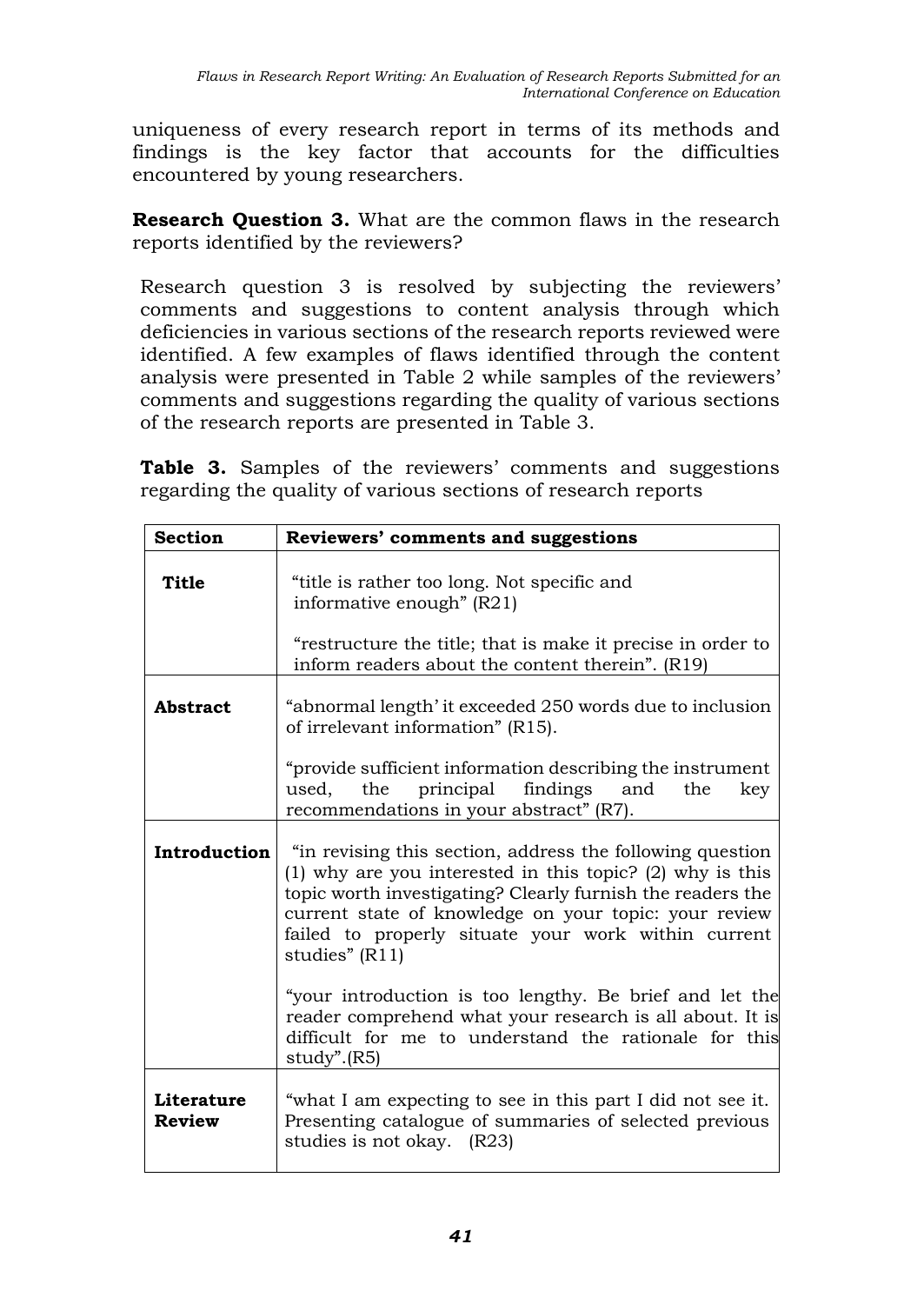|                   | "inadequate; your review must go beyond presenting<br>summaries of related studies, combine findings from<br>various studies reviewed into an integrative pattern to<br>improve quality of your review" (R8)                                                                                                                                         |
|-------------------|------------------------------------------------------------------------------------------------------------------------------------------------------------------------------------------------------------------------------------------------------------------------------------------------------------------------------------------------------|
| Methodology       | "the employed study design and procedure for data<br>collection are not sufficiently transparent" (R13)                                                                                                                                                                                                                                              |
|                   | "make your methodology section explanatory enough for<br>the reader. Sampling technique employed inappropriate,<br>preferably stratified sampling techniques will be suitable<br>in this study" (R9)                                                                                                                                                 |
| <b>Results</b>    | "rather than presenting your results in prose form, it is<br>better to use tables or graphics" $(R17)$                                                                                                                                                                                                                                               |
|                   | "tables carrying inappropriate headings"<br>(R3)                                                                                                                                                                                                                                                                                                     |
| <b>Discussion</b> | "your findings are not properly accounted for. No<br>discussion of findings. Enrich this section by clearly<br>explaining the significance of your findings within the<br>context of other research" (R12)                                                                                                                                           |
|                   | "not logically presented; my expectation<br>is that your summary of major findings<br>should be followed by the discussion of<br>the importance of the study's findings"<br>(R10)                                                                                                                                                                    |
| Conclusion        | "not satisfactory and it failed to present the key findings<br>of the study. It will be alright if direction for future<br>research is suitably expressed". (R6)                                                                                                                                                                                     |
|                   | "this section can still be done in a better way, value will<br>be added to this work if its contributions to field of<br>biology education are emphasized" (R4)                                                                                                                                                                                      |
| <b>References</b> | "this section is not properly done. The reference list is a<br>mix of different styles. Follow the APA referencing format<br>and include all the in-text citations in the reference list.<br>Mismatch between in-text citations and reference list<br>should be corrected (e.g Bello (2000); Bello (2001);<br>Oguniyi (2008); Ogunniyi (2008)" (R24) |
|                   | "Inadequate; many citations not listed.<br>Do not conform to APA format". (R22)                                                                                                                                                                                                                                                                      |

The preceding results revealed that papers reviewed contained flaws of different types which cut across different sections of research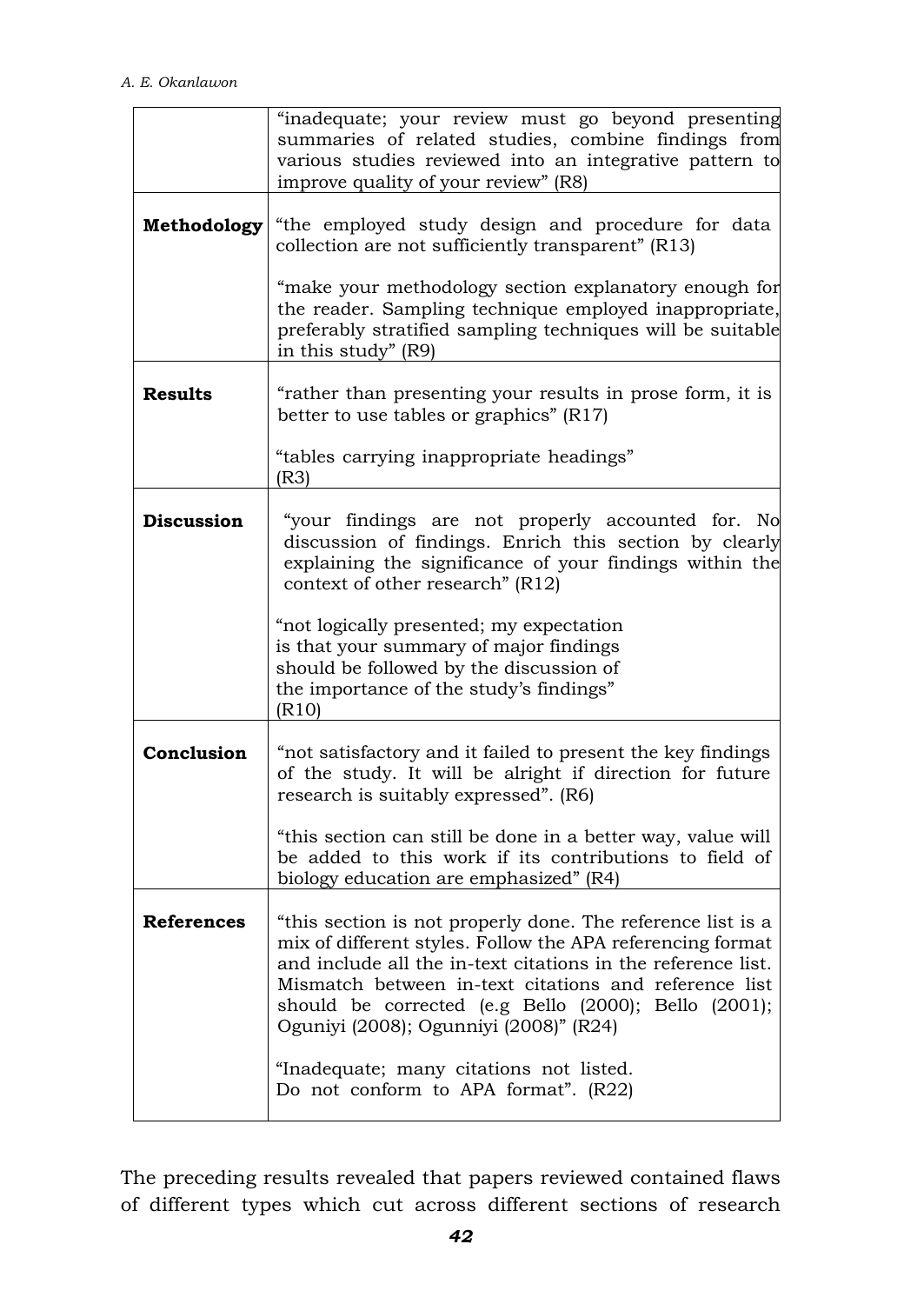reports. This corroborates with the existing literature (Pautasso, 2013; Bavdekar, 2015) that reported that most of the rejected papers or papers considered for major revision consisted of many pitfalls. Authors not listing the study limitations, discussing observation not reported in the Results section, Conclusion not supported by data and making recommendations that are not based on the findings are few examples of reported pitfalls.

### **Conclusion and Implications**

This study sets out to identify flaws in research report writing through assessing research reports submitted during an international conference on education organized by CEFWA. The results revealed that the journal-conference proceedings rejection rate for the year 2014 was 47.7%. In reviewers' rating of the different sections of research reports, the Introduction and Discussion sections were rated very low in terms of quality. As revealed in the study, deficiencies in the research reports which accounted for the inferior quality of submitted papers are: (a) title not clearly informing the reader of the content of the writing, (b) study objectives not welladdressed, (c) gaps in knowledge not properly indicated, (d) research questions lack novelty, (e) insufficient methodological explanation, (f) incomplete description of research tools, and (g) results presented not self-explanatory enough. In the author's view, it is possible to remove or minimize flaws in research report prepared for submission if the authors can take the following precautions. (1) reading each section of the research report individually in order to ensure that it contains necessary information and that the research report's contents convey the information in a concise manner. (2) seeking the assistance of colleagues within and outside the author's field in reading the research report with a view to providing constructive feedback and checking for logical flow of ideas.

The educational implication is that there is need for departmental and faculty seminars in the education faculties which can serve as avenue for training in research report writing. Professional associations in the field of education can also assist in this direction by organizing workshops on research report writing targeting both academic staff members and postgraduate students. In such workshops, experienced reviewers and journal editors can be used as resource persons to give specific training on various sections (e.g. Abstract, Introduction) of research reports.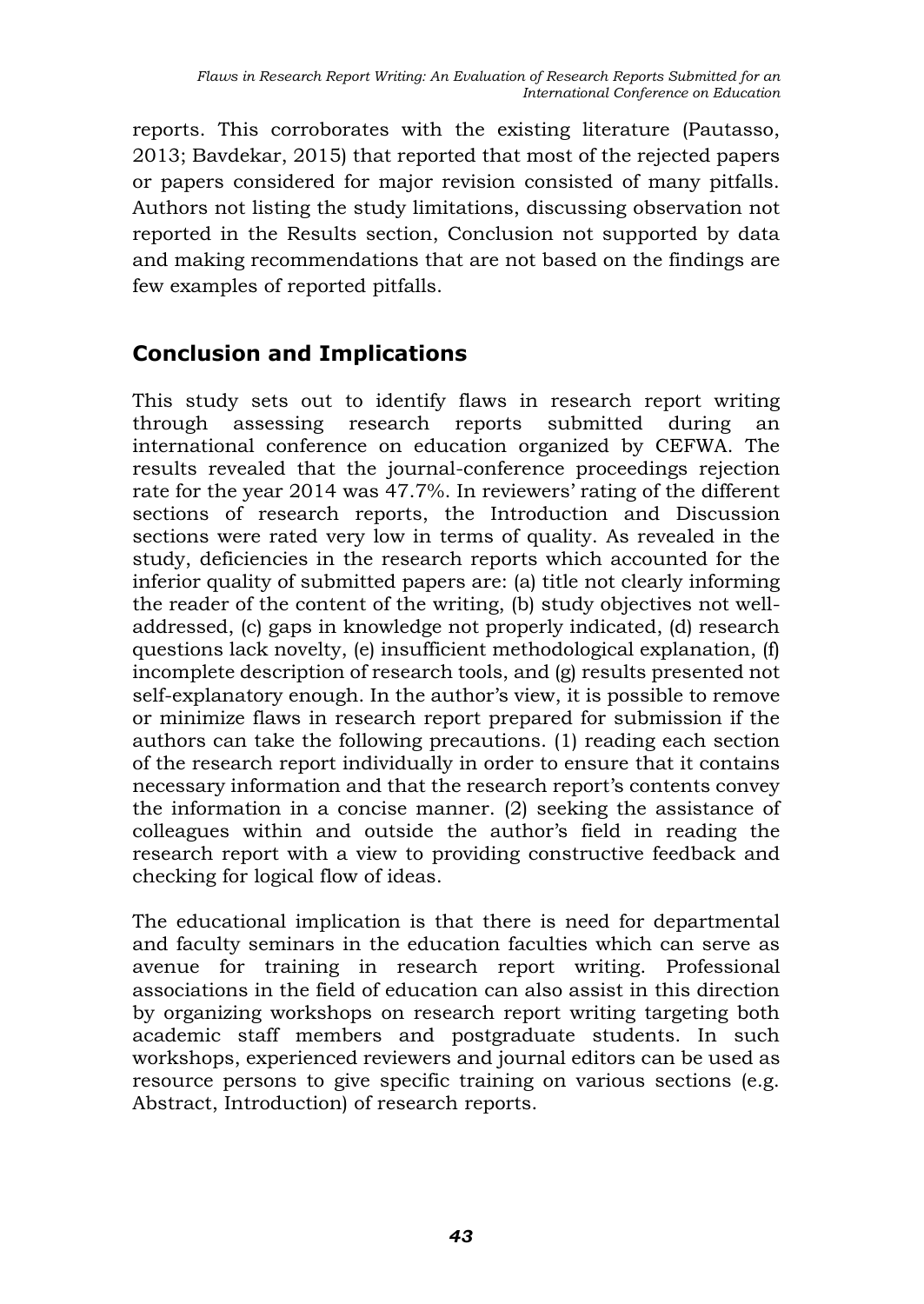### **References**

- Ali, J. (2010). Manuscript rejection: causes and remedies. *Journal of Young Pharmacists, 2* (1), 3-6. doi:10.4103/0975-1483.62205.
- Ahupa, B. F. (2014). Reforms and implications for best practices in University annual review exercise, Ibadan, Nigeria: Chadik Press.
- American Chemical Society (2006). *ACS style guide: Effective communication of Scientific information* (3rd Ed.) ACS, Washington, DC.Society and Oxford University Press.
- Balster, R. L. (2017). Reviewing manuscripts for scientific journals. In T.F. Babor, K. Stenius, R. Pates, M. Miovsky, J.O'Reilty, & P. Candon (Eds.), *Publishing addiction science: A guide for the perplexed*, 3rd edition (pp. 245-263). London: Ubiquity Press Ltd. doi: 10.5334/bbd.m.License:CC-BY 4.0
- Bavdekar, S. B. (2015). Writing the discussion section: Describing the significance of the study findings. *Journal of the Association of Physicians of India, 63* (5), 40-42.
- Biggam, J. (2011). *Succeeding with your master's dissertation: A stepby-step handbook* England: Open University Press.
- Bordage, G. (2001). Reasons reviewers reject and accept manuscripts: The strengths and weakness in medical education reports.*Academic medicine, 76* (9), 889-896.
- Bordage, G. & Caelleigh, A. (2001). A tool for reviewers: Review criteria for research manuscripts*. Academic Medicine,* 76(9) 897-978.
- Butler, D. (2013). Investigating journals: The dark side of publishing.*Nature*, 395 (7442), 433-435.
- Christenbery, T. L. (2011). Manuscript peer review: a guide for advanced practice nurses. *Journal of the American Academy of Nurse Practitioners, 23*(1), 15-22. doi: 10.1111/j.1745-7599.2010.005442.x
- Cormode, G. (2013). What does an associate editor actually do? *SIGMOD Record, 42* (2) 52-58.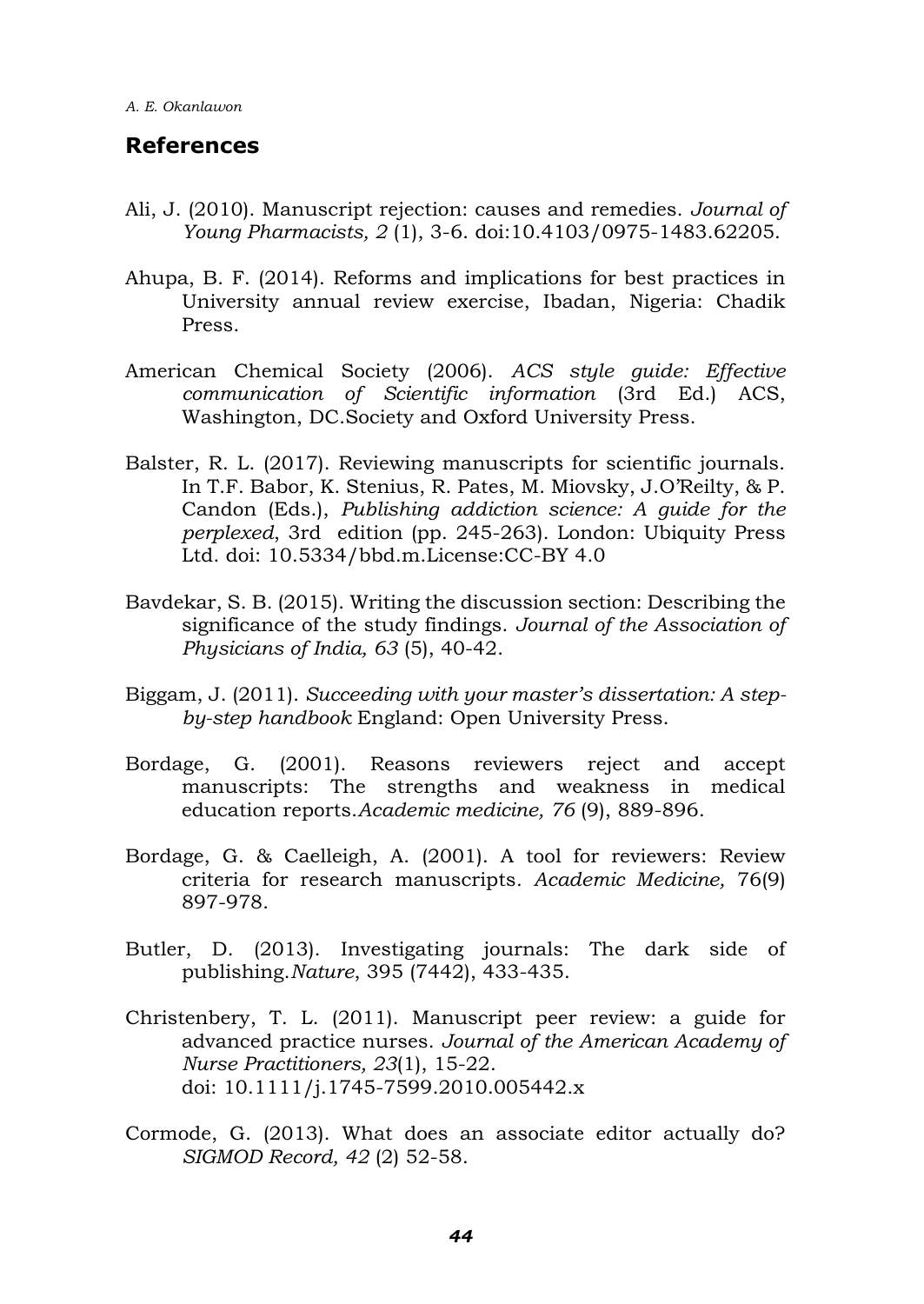- De Jager, P., de Kock, F., & Van der Spuy, P. (2017). Do not feed the predators. *South African Journal of Business Management, 48* (3), 35-45.
- Derntl, M. (2014). Basics of research paper writing and publishing. *International Journal of Technology Enhanced Learning, 6* (2), 105-123.
- Fox, C. W., Burns, C. S. & Meyer, J. A. (2016). Editor and reviewer gender influence the peer review process but not peer review outcomes at an ecology journal. *Functional Ecology, 30* (1), 140- 153.
- Gallo, S. A., Carpenter, A. S., Irwin, D., McPartlant, C. D., Travis, J., Reynders, S. Thompson, L. A. & Glisson, S. R. (2014). The validation of peer review through research impact measures and the implications for funding strategies.*PLoS ONE*, 9(9), 10- 15. doi:10.1371/journal.pone.0106474
- Ghahramani, Z., &Mehrabani, G., (2013): The criteria considered in preparing manuscripts for submission to Biomedical Journals. *Bulletin of Emergency and Trauman, 1*(2), 56-59.
- Girden, E. R., & Kabacoff, R. I. (2010). *Evaluating Research Articles*: From start to finish, 3rd edition. Thousand Oaks, CA, London: Sage Publications.
- Gupta, V. K. (2017). Quality control through peer review process in scholarly communication: Review of related literature. *IRA-International Journal of Management and Social Sciences, 8* (3), 248-255.
- Hames, I. (2007). *Peer review and manuscript management in scientific journals: Guidelines for good practice.* Hoboken NJ: Wiley-Blackwell.
- Holliday, A. (2007). *During and writing qualitative research*, 2nd edition. Thousand Oaks, CA London SAGE Publications Ltd.
- Kallestinova, E. D. (2011). How to write first research paper.*Yale Journal of Biology and Medicine, 84* (3) 181-190.
- Kleinert, S., & Horton, R, (2014). How should medical science change? *Lancet, 38* (3), 197-198. doi:10.1016/SO 140-6736(13)62678-1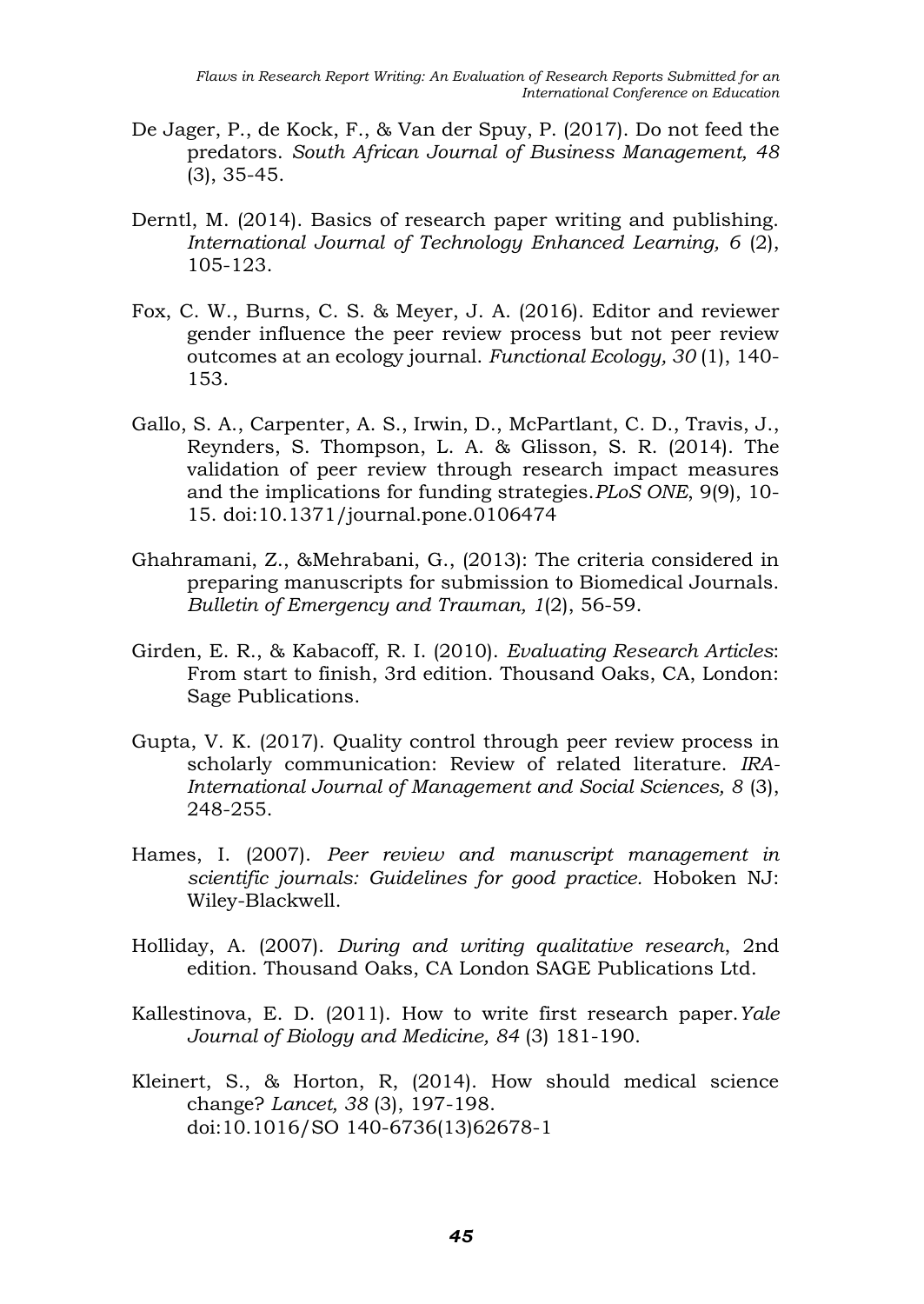- Kline, P. (1998). *The new psychometrics: Science, psychology and measurement(1stEdition).* New York, NY: Routledge.
- Kowalczuk, M. K., Dudbridge, F., Nanda, S., Harriman, S. L., Patel, J. & Moylan, E. C. (2015). Retrospective analysis of the quality of reports by author-suggested and non-author-suggested reviewers in journals operating on open or single-blind peer review models.*BMJ open*, 5(9), 1-9. doi:10.1136/bmjopen-2015-008707
- Lee, C. J., Sugimoto, C. R., Zhang., G. & Cronin, R. (2013). Bias in peer review.*Journal of the American Society for Information Science and Technology, 64* (1), 2-17.
- Lovejoy, T. I., Revenson, T. A., & France, C. R. (2011). Reviewing manuscripts for peer review journals: A primer for novice and seasoned reviewers. *Annals of Behavioural Medicine*, *42(*1), 1- 13. doi: 10.1007/s12160-011-9269-x
- Loseke, D. & Cahill, S. (2004). Publishing qualitative manuscripts: lessons learned. In C.Seale, G. Gobo, J. Gubrium& D. Silverma (eds) *Qualitative Research Practice*, London: sage.
- Moher, D., & Srivastava, A. (2015). You are invited to submit… *BioMed Central, 13*, 180-184. doi: 10.1186/s12916-015-0423-3
- Murray, N., & Hughes, G. (2008). *Writing up your university assignments and research projects: A practical handbook,*  Maidenhead:McGraw-Hill Open University Press.
- Oppenheim, A. N. (1992). *Questionnaire design, interviewing, and attitude measurement.*London: Printer Publishers. doi:10.1002/casp.2450040506
- Pautasso, M. (2013). Ten simple rules for writing a literature review. *PLOS Computational Biology, 9* (7), 1-4. doi:10.1371/journal.pcbi.1003149
- Peat, J., Mellis, C., Williams, K. & Xuan, W. (2002). *Health Science Research: A Handbook of Quantitative methods*, London: Sage.
- Perneger, T. V., & Hudelson, P.M. (2004). Writing a research article: advice to beginners.*International Journal for Quality in Health Care, 16* (3), 191-192.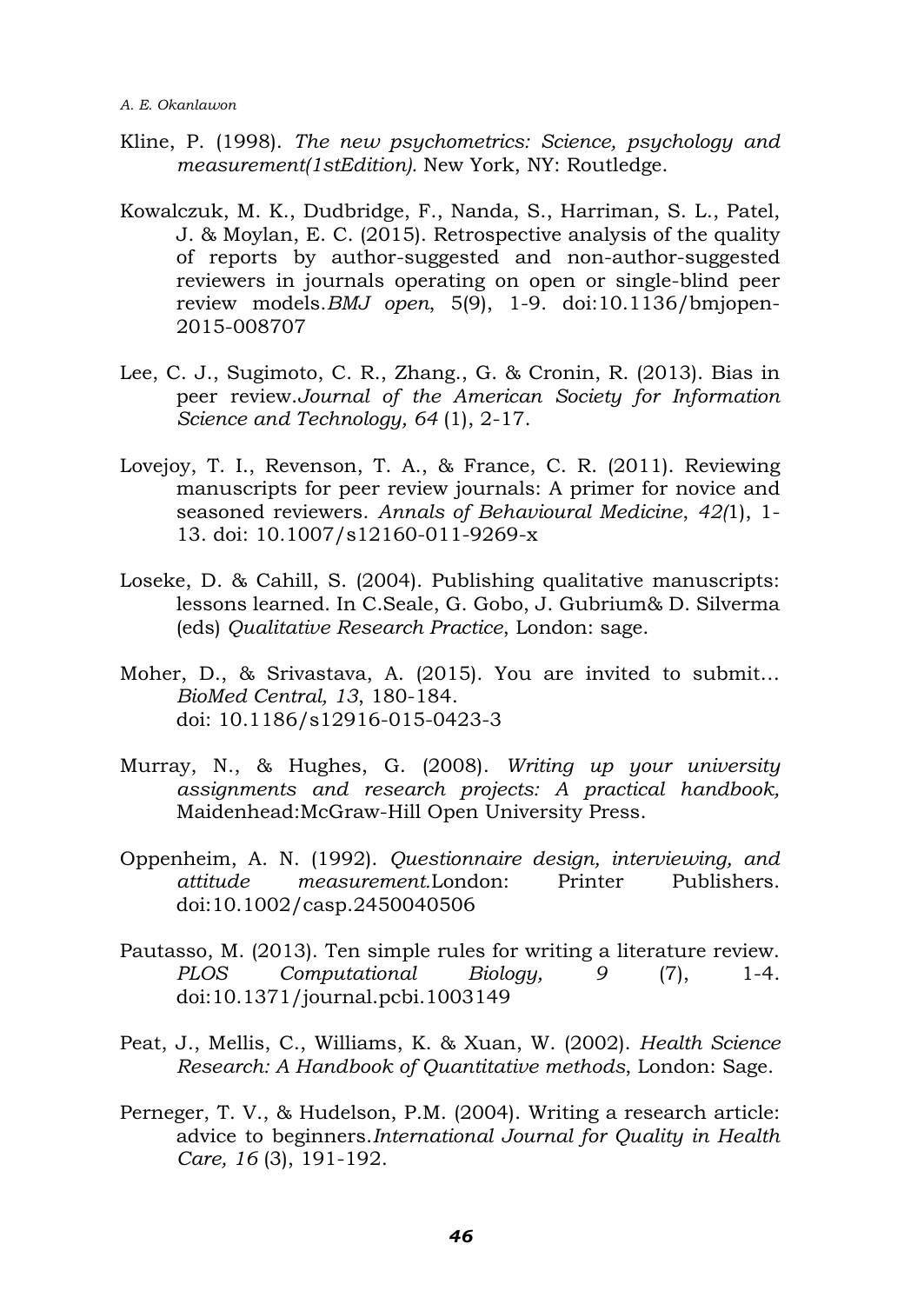- Rhodes, E. A. (2011). A commentary on literature reviews *Volta Reviews, 111* (3), 353-368.
- Rozas, L. W. & Klein, W. C. (2010). The value and purpose of the traditional qualitative literature review. *Journal of Evidence-Based Social Work, 7* (5), 382-399.
- Shattell, M., Chinn, P., Thomas S. & Cowling, W.R. (2010). Authors' and editors' perspective on peer review quality in three scholarly nursing journals.*Journal of Nursing Scholarship, 42*(1), 58-65. doi: 10.1111/j.1547-5069.2009.01331.x
- Shea, J. A., Caelleigh, A. S., Pangaro, L. & Steinecke, A. (2001). Review process. *Academic Medicine, 76* (9), 911-914.
- Smart, P., Maisonneuve, H., & Polderman, A. (Eds.). (2013). *Science Editor's Handbook*, 2cd edition. Cornwall, UK: European Association of Science Editors (especially Section 4).
- Smith, R. (2006). Peer review: A flawed process at the heart of science and journals. *Journal of the Royal Society of Medicine, 99*(4), 178–182. doi: 10.1258/jrsm.99.4.178.
- Showman, A., Cat, L. A., Cook, J., Holloway, N & Wittman, T. (2013). Five essential skills for every undergraduate researcher.*Council on Undergraduate Research Quarterly, 33*(3), 16-20.
- Swales, J. M. & Christine, B. F. (2009). *Abstracts and the writing of abstracts*. Ann Arbor, MI: University of Michigan Press, Inc.
- Wager, E. (2017). Why we should worry less about predatory publishers and more about the quality of research and training at our academic institutions. *Journal of Epidemiology, 27*(1), 87-88.
- Weber, E.J., Katz, P.P., Waeckene, J. F. & Callaham, M. L. (2002). Author perception of peer review: impact of review quality and acceptance of satisfaction. *Journal of the American Medical Association, 287(*21), 2790-2793. doi:10.1001/jama.287.21.2790
- Wicherts, J. M. (2016). Peer review quality and transparency of the peer-review process of open access and subscription journal. *PLoS ONE, 11* (1), 1-19. doi:10.137/journal.pone.0147913